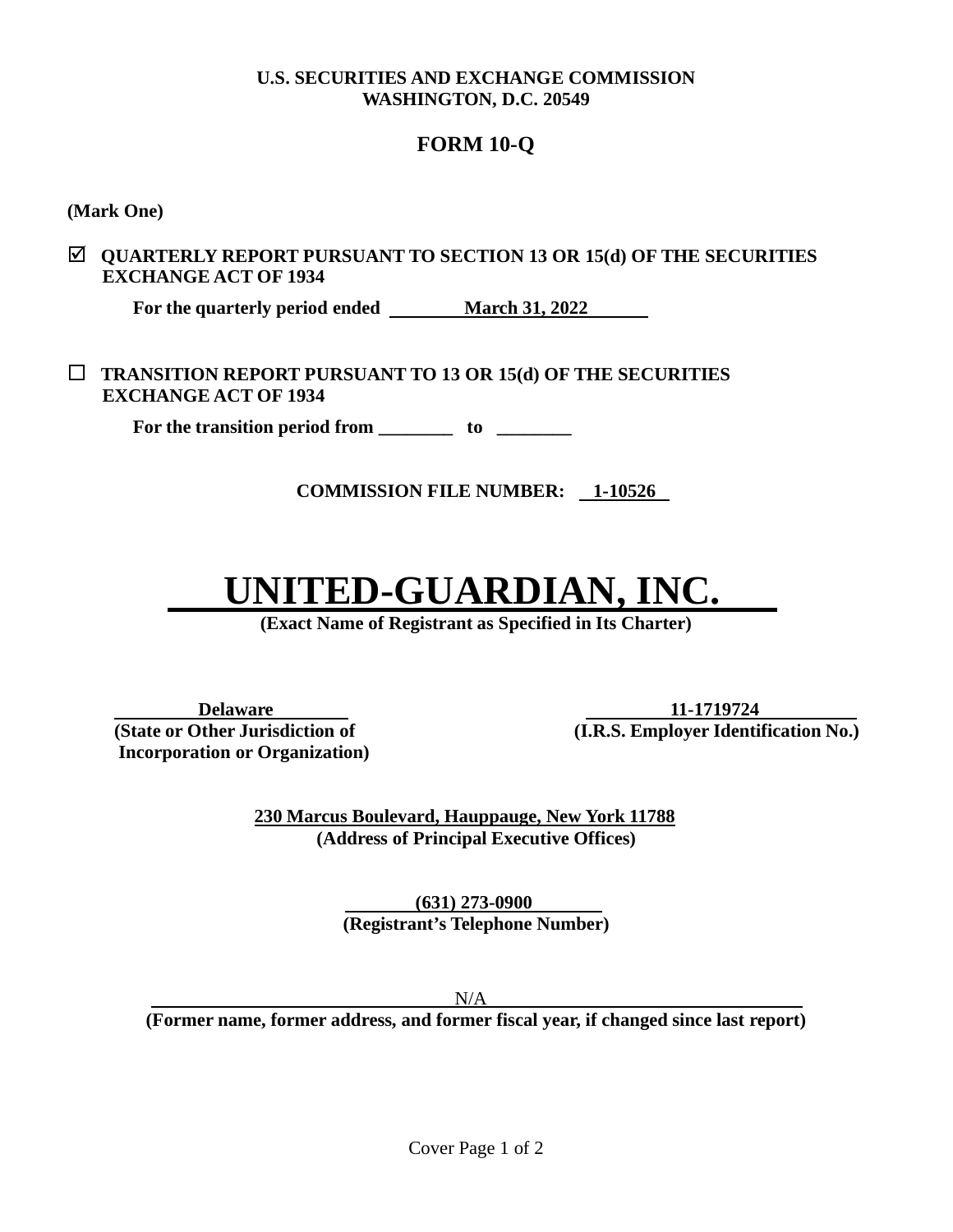| Title of each class                      | <b>Trading Symbol</b> | Name of each exchange on<br>which registered |
|------------------------------------------|-----------------------|----------------------------------------------|
| Common Stock, \$0.10 par value per share | 'JG                   | <b>NASDAQ Global Market</b>                  |

**Indicate by check mark whether the registrant (1) has filed all reports required to be filed by Section 13 or 15(d) of the Securities Exchange Act of 1934 during the preceding 12 months (or for such shorter period that the registrant was required to file such reports), and (2) has been subject to such filing requirements for the past 90 days. Yes**  $\boxtimes$  **No**  $\Box$ 

**Indicate by check mark whether the registrant has submitted electronically every Interactive Data File required to be submitted pursuant to Rule 405 of Regulation S-T (§232.405 of this chapter) during the preceding 12 months (or for such shorter period that the registrant was required to submit such files). Yes**  $\boxtimes$  **No**  $\Box$ 

**Indicate by check mark whether the registrant is a large accelerated filer, an accelerated filer, a non-accelerated filer, a smaller reporting company, or an emerging growth company. See definitions of "large accelerated filer", "accelerated filer", "smaller reporting company", and "emerging growth company" in Rule 12b-2 of the Exchange Act.**

| Large accelerated filer | <b>Accelerated filer</b>         |   |
|-------------------------|----------------------------------|---|
| Non-accelerated filer   | <b>Smaller reporting company</b> | ☑ |
|                         | Emerging growth company $\Box$   |   |

**If an emerging growth company, indicate by checkmark if the registrant has elected not to use the extended transition period for complying with any new or revised financial accounting standards provided pursuant to Section 13(a) of the Exchange Act.**  $\Box$ 

**Indicate by check mark whether the registrant is a shell company (as defined in Rule 12b-2 of the Exchange Act.) Yes No**

**Indicate the number of shares outstanding of each of the issuer's classes of common stock, as of the latest practicable date:**

> As of May 2, 2022, the Registrant had issued and outstanding 4,594,319 shares of Common Stock, \$.10 par value per share ("Common Stock").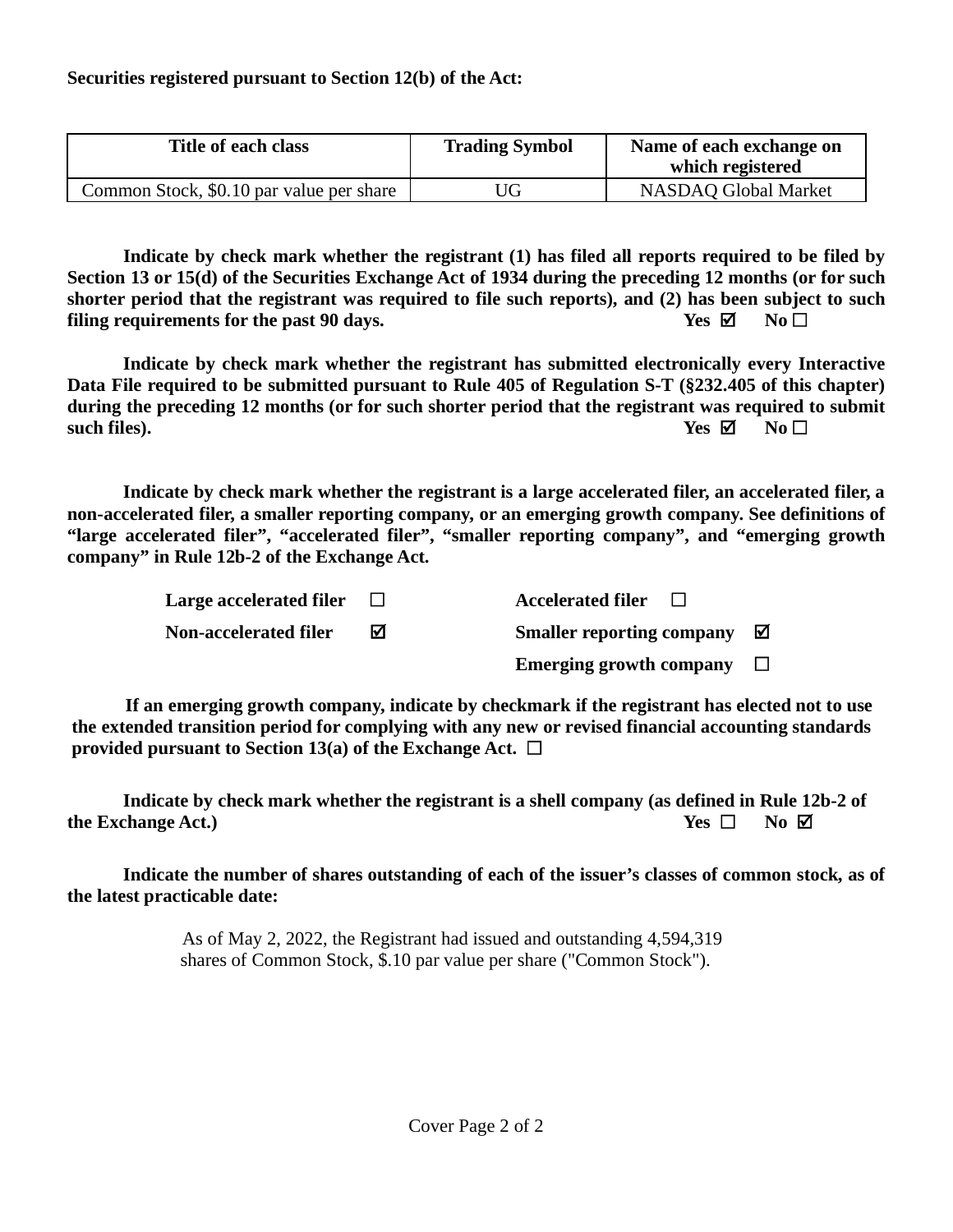#### **UNITED-GUARDIAN, INC. INDEX TO FINANCIAL STATEMENTS**

| <b>Part I. FINANCIAL INFORMATION</b>                                                              | Page No.  |
|---------------------------------------------------------------------------------------------------|-----------|
| Item 1 - Condensed Financial Statements (unaudited unless indicated otherwise):                   |           |
| Statements of Income - Three months ended March 31, 2022 and 2021                                 | 2         |
| Balance Sheets - March 31, 2022 (unaudited) and December 31, 2021 (audited)                       | $3 - 4$   |
| Statements of Changes in Stockholders' Equity - Three months ended<br>March 31, 2022 and 2021     | 5         |
| Statements of Cash Flows - Three months ended March 31, 2022 and 2021                             | 6         |
| Notes to Condensed Financial Statements                                                           | $7 - 14$  |
| Item 2 - Management's Discussion and Analysis of Financial Condition and Results<br>of Operations | $15 - 21$ |
| Item 3 - Quantitative and Qualitative Disclosures About Market Risk                               | 21        |
| Item 4 - Controls and Procedures                                                                  | 22        |
| Part II. OTHER INFORMATION                                                                        |           |
| Item 1 - Legal Proceedings                                                                        | 22        |
| Item 1A - Risk Factors                                                                            | 22        |
| Item 2 - Unregistered Sales of Equity Securities and Use of Proceeds                              | 22        |
| Item 3 - Defaults Upon Senior Securities                                                          | 22        |
| <b>Mine Safety Disclosures</b><br>Item 4 -                                                        | 23        |
| Item 5 - Other Information                                                                        | 23        |
| Item 6 - Exhibits                                                                                 | 23        |
| <b>Signatures</b>                                                                                 | 23        |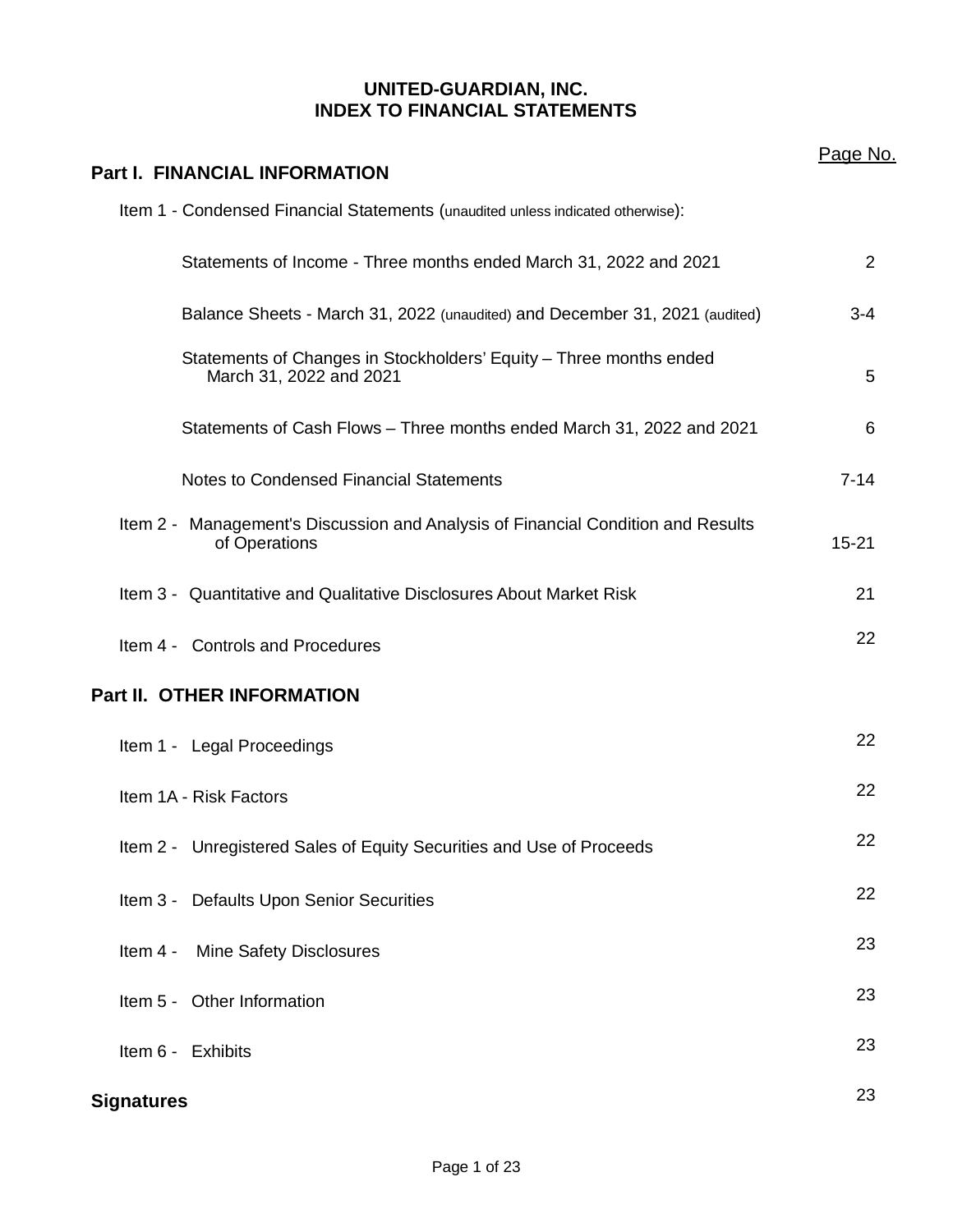## **Part I. FINANCIAL INFORMATION**

### **ITEM 1. Condensed Financial Statements.**

## **UNITED-GUARDIAN, INC.**

**STATEMENTS OF INCOME**

(UNAUDITED)

#### **THREE MONTHS ENDED MARCH 31,**

|                                             | 2022                        | 2021            |
|---------------------------------------------|-----------------------------|-----------------|
| <b>Net Sales</b>                            | $\mathfrak{S}$<br>3,892,358 | \$3,430,868     |
| <b>Costs and expenses:</b>                  |                             |                 |
| Cost of sales                               | 1,710,117                   | 1,361,013       |
| <b>Operating expenses</b>                   | 546,749                     | 457,127         |
| Research and development                    | <u>131,666</u>              | 88,286          |
| Total costs and expenses                    | 2,388,532                   | 1,906,426       |
| Income from operations                      | 1,503,826                   | 1,524,442       |
| Other (expense) income:                     |                             |                 |
| Investment income                           | 40,550                      | 39,760          |
| Net loss on marketable securities           | (393, 660)                  | (72, 047)       |
| Total other (expense) income                | <u>(353,110)</u>            | <u>(32,287)</u> |
| Income before provision for                 |                             |                 |
| income taxes                                | 1,150,716                   | 1,492,155       |
| <b>Provision for income taxes</b>           | <u>239,251</u>              | <u>310,953</u>  |
| <b>Net income</b>                           | \$<br>911,465               | \$<br>1,181,202 |
| Earnings per common share                   |                             |                 |
| (basic and diluted)                         | \$<br>0.20                  | \$<br>0.26      |
| Weighted average shares - basic and diluted | 4,594,319                   | 4,594,319       |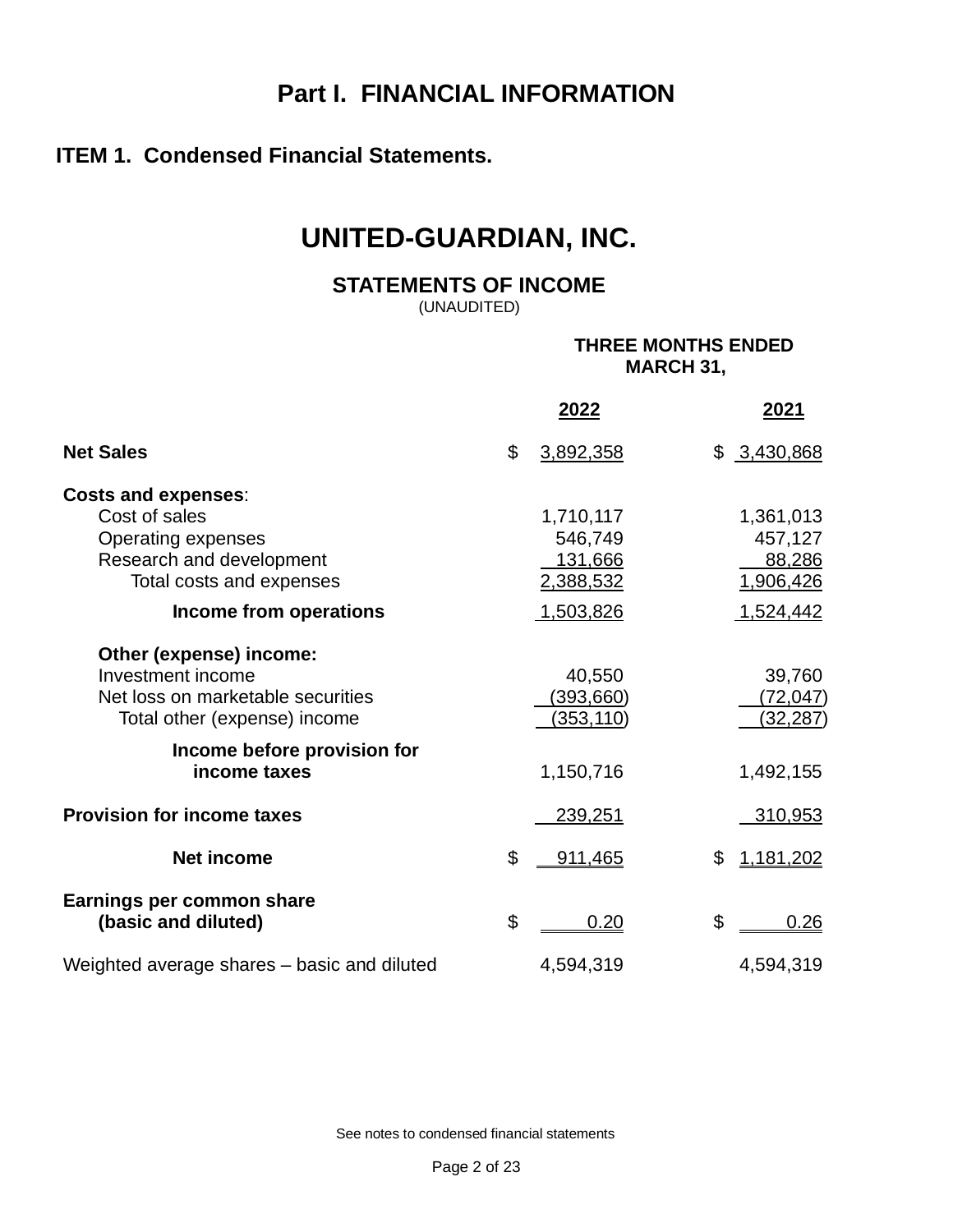## **BALANCE SHEETS**

| <b>ASSETS</b>                                                                                       | MARCH 31,<br>2022<br>(UNAUDITED) |                | DECEMBER 31,<br>2021<br>(AUDITED) |
|-----------------------------------------------------------------------------------------------------|----------------------------------|----------------|-----------------------------------|
| <b>Current assets:</b>                                                                              |                                  |                |                                   |
| Cash and cash equivalents                                                                           | \$<br>511,500                    | $\mathfrak{L}$ | 531,213                           |
| Marketable securities                                                                               | 7,284,091                        |                | 7,635,463                         |
| Accounts receivable, net of<br>allowance for doubtful accounts of<br>\$27,055 at March 31, 2022 and |                                  |                |                                   |
| \$20,252 at December 31, 2021                                                                       | 2,550,822                        |                | 1,813,346                         |
| Inventories (net)                                                                                   | 1,497,640                        |                | 1,410,789                         |
| Prepaid expenses and other current assets                                                           | 255,922                          |                | 192,579                           |
| Prepaid income taxes                                                                                | 211,666                          |                |                                   |
| <b>Total current assets</b>                                                                         | 12,311,641                       |                | 11,583,390                        |
| Property, plant and equipment:                                                                      |                                  |                |                                   |
| Land                                                                                                | 69,000                           |                | 69,000                            |
| Factory equipment and fixtures                                                                      | 4,610,582                        |                | 4,605,742                         |
| <b>Building and improvements</b>                                                                    | 2,853,718                        |                | 2,853,718                         |
| Total property, plant and equipment                                                                 | 7,533,300                        |                | 7,528,460                         |
| Less: accumulated depreciation                                                                      | 6,903,854                        |                | 6,869,598                         |
| Total property, plant and<br>equipment (net)                                                        | 629,446                          |                | 658,862                           |
| <b>TOTAL ASSETS</b>                                                                                 | \$<br>12,941,087                 | \$             | <u>12,242,252</u>                 |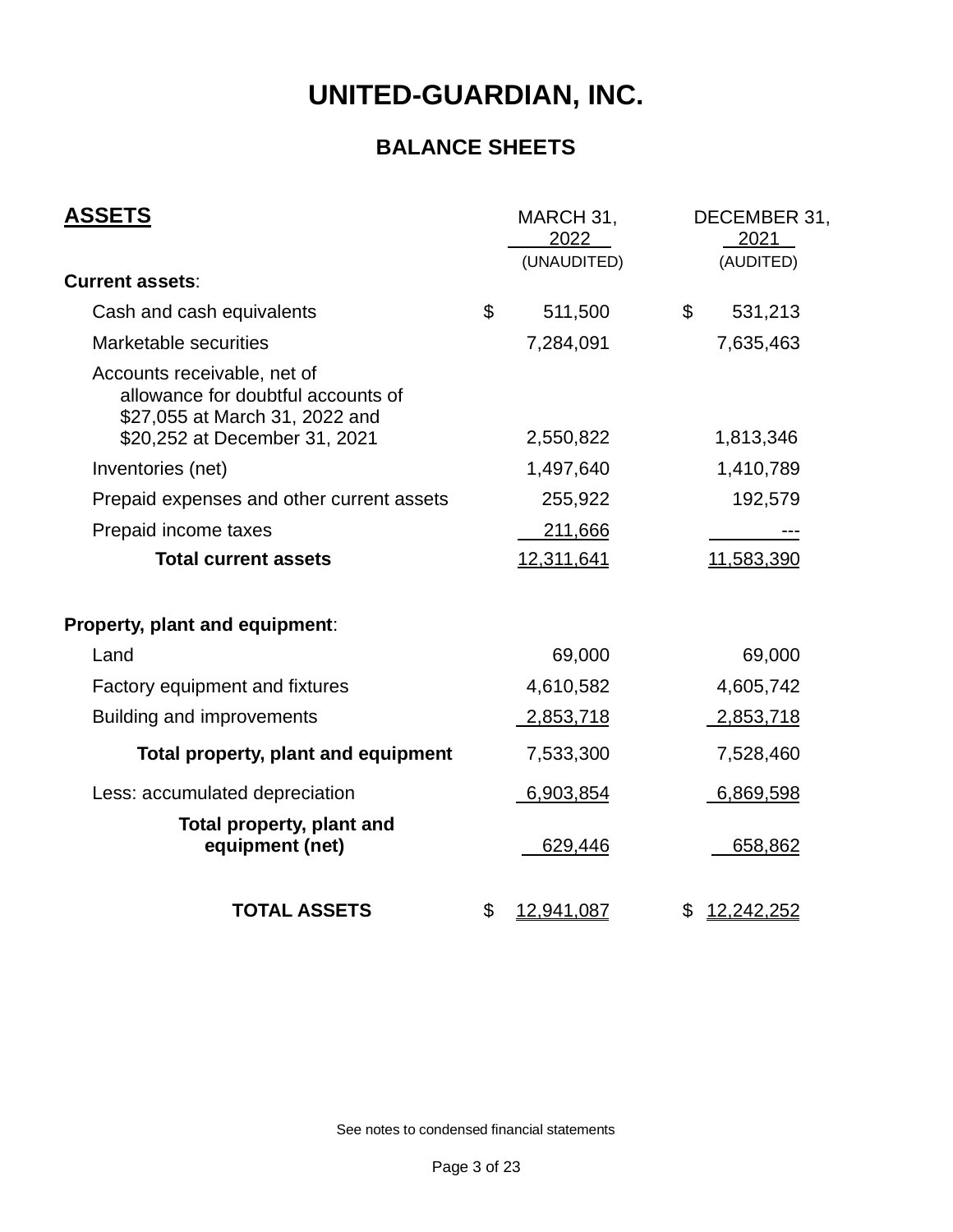### **BALANCE SHEETS**

(continued)

## **LIABILITIES AND STOCKHOLDERS' EQUITY**

|                                                                                                                                                         | MARCH 31,<br>2022 | DECEMBER 31,<br>2021    |
|---------------------------------------------------------------------------------------------------------------------------------------------------------|-------------------|-------------------------|
| <b>Current liabilities:</b>                                                                                                                             | (UNAUDITED)       | (AUDITED)               |
| Accounts payable                                                                                                                                        | \$<br>367,815     | \$<br>410,894           |
| Accrued expenses                                                                                                                                        | 1,533,532         | 1,627,390               |
| Deferred revenue                                                                                                                                        | 88,554            | 190,164                 |
| Income taxes payable                                                                                                                                    |                   | 88,738                  |
| Dividends payable                                                                                                                                       | 20,575            | 20,575                  |
| <b>Total current liabilities</b>                                                                                                                        | 2,010,476         | 2,337,761               |
| Deferred income taxes (net)                                                                                                                             | 197,877           | 83,222                  |
| <b>Commitments and contingencies</b>                                                                                                                    |                   |                         |
| Stockholders' equity:                                                                                                                                   |                   |                         |
| Common stock \$.10 par value;<br>10,000,000 shares authorized;<br>4,594,319 shares issued and<br>outstanding at March 31, 2022 and<br>December 31, 2021 | 459,432           | 459,432                 |
| Retained earnings                                                                                                                                       | 10,273,302        | 9,361,837               |
| <b>Total stockholders' equity</b>                                                                                                                       | 10,732,734        | 9,821,269               |
| <b>TOTAL LIABILITIES AND</b><br><b>STOCKHOLDERS' EQUITY</b>                                                                                             | \$<br>12,941,087  | \$<br><u>12,242,252</u> |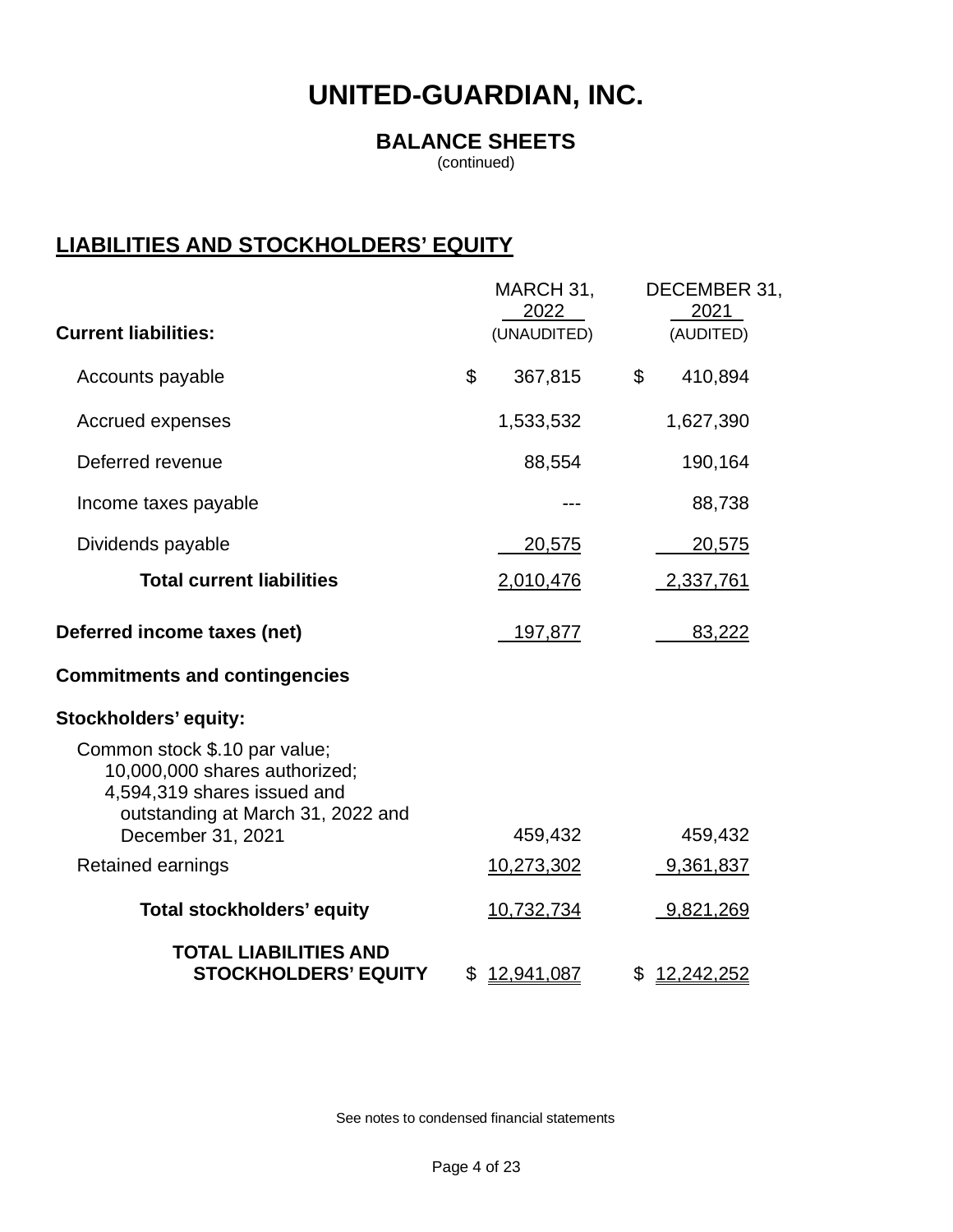#### **STATEMENTS OF CHANGES IN STOCKHOLDERS' EQUITY (UNAUDITED)**

#### THREE MONTHS ENDED MARCH 31, 2022

|                          |                  | <b>Common stock</b> |                 |                 |  |
|--------------------------|------------------|---------------------|-----------------|-----------------|--|
|                          | <b>Shares</b>    | <b>Amount</b>       | <b>Earnings</b> | <b>Total</b>    |  |
|                          |                  |                     |                 |                 |  |
|                          |                  |                     |                 |                 |  |
|                          |                  |                     |                 |                 |  |
| Balance, January 1, 2022 | 4,594,319        | 459,432<br>\$       | \$9,361,837     | 9,821,269<br>\$ |  |
|                          |                  |                     |                 |                 |  |
| Net income               | ---              |                     | 911,465         | 911,465         |  |
| Balance, March 31, 2022  | <u>4,594,319</u> | 459,432<br>S        | \$10,273,302    | \$10,732,734    |  |
|                          |                  |                     |                 |                 |  |

#### THREE MONTHS ENDED MARCH 31, 2021

| <b>Shares</b>            |           | <b>Common stock</b><br>Amount |                | <b>Total</b>    |
|--------------------------|-----------|-------------------------------|----------------|-----------------|
| Balance, January 1, 2021 | 4,594,319 | 459.432<br>S.                 | 9,894,875<br>S | \$10,354,307    |
| Net income               | ---       | $--$                          | 1,181,202      | 1,181,202       |
| Balance, March 31, 2021  | 4.594.319 | <u>459.432</u>                | 11.076.077     | 11,535,509<br>S |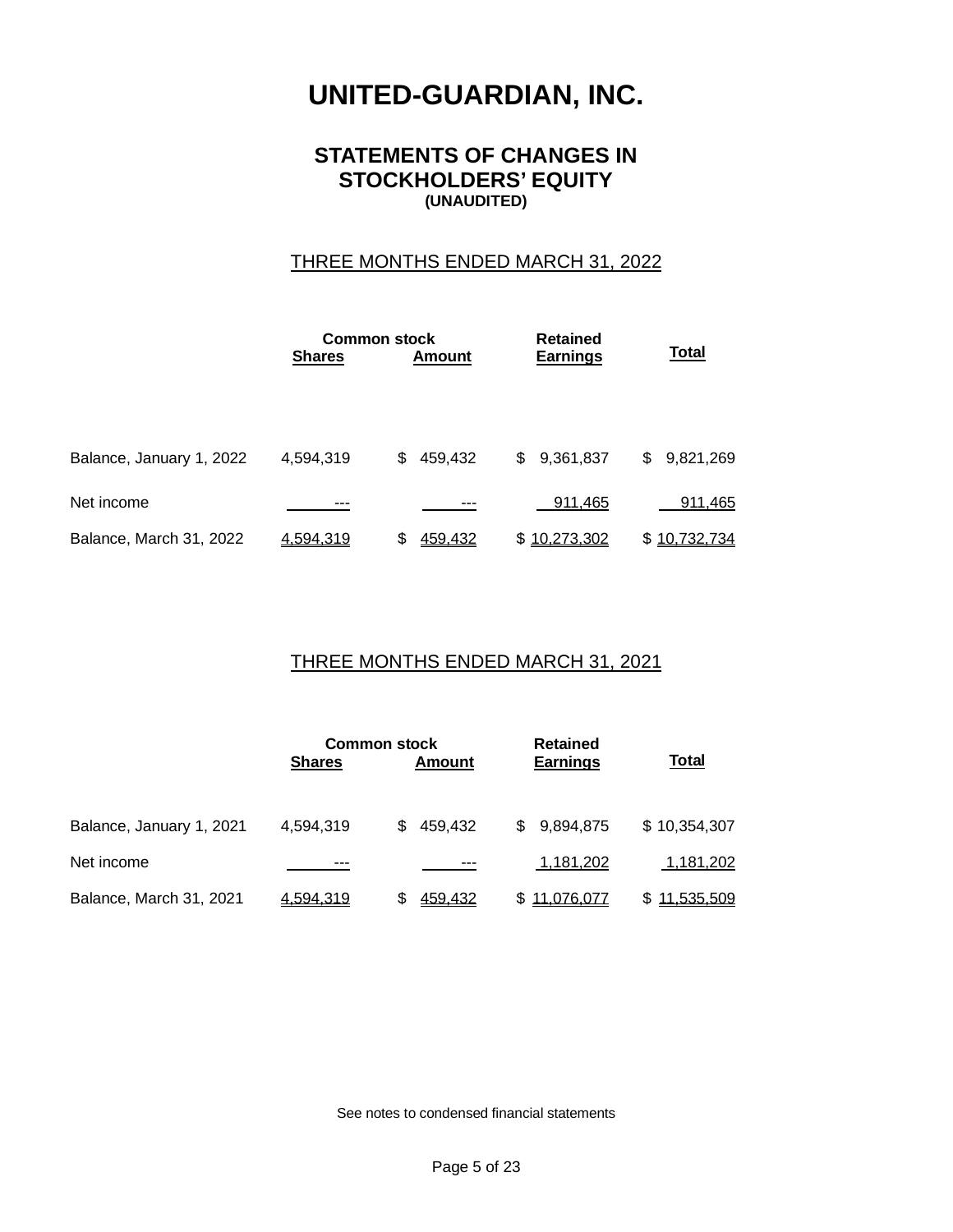### **STATEMENTS OF CASH FLOWS**

(UNAUDITED)

|                                                      |                           | <b>THREE MONTHS ENDED</b><br><b>MARCH 31,</b> |    |            |
|------------------------------------------------------|---------------------------|-----------------------------------------------|----|------------|
|                                                      |                           | 2022                                          |    | 2021       |
| Cash flows from operating activities:                |                           |                                               |    |            |
| Net income                                           | $\boldsymbol{\mathsf{S}}$ | 911,465                                       | \$ | 1,181,202  |
| Adjustments to reconcile net income to net cash      |                           |                                               |    |            |
| provided by operating activities:                    |                           |                                               |    |            |
| Depreciation                                         |                           | 34,256                                        |    | 34,900     |
| Net loss on marketable securities                    |                           | 393,660                                       |    | 72,047     |
| Bad debt expense                                     |                           | 6,803                                         |    | 5,275      |
| Deferred income taxes                                |                           | 114,655                                       |    | 61,993     |
| (Increase) decrease in operating assets:             |                           |                                               |    |            |
| Accounts receivable                                  |                           | (744, 279)                                    |    | (521, 314) |
| Inventories                                          |                           | (86, 851)                                     |    | 82,938     |
| Prepaid expenses and other current assets            |                           | (63, 343)                                     |    | (132, 389) |
| Prepaid income taxes                                 |                           | (211, 666)                                    |    | 48,960     |
| (Decrease) increase in operating liabilities:        |                           |                                               |    |            |
| Accounts payable                                     |                           | (43,079)                                      |    | 25,904     |
| Accrued expenses and other current liabilities       |                           | (93, 858)                                     |    | 130,690    |
| Deferred revenue                                     |                           | (101, 610)                                    |    |            |
| Income taxes payable                                 |                           | (88, 738)                                     |    |            |
| Net cash provided by operating activities            |                           | 27,415                                        |    | 990,206    |
| Cash flows from investing activities:                |                           |                                               |    |            |
| Acquisition of property, plant, and equipment        |                           | (4, 840)                                      |    | (28, 156)  |
| Purchase of marketable securities                    |                           | (42, 288)                                     |    | (691, 445) |
| Net cash used in investing activities                |                           | (47, 128)                                     |    | (719, 601) |
| Net (decrease) increase in cash and cash equivalents |                           | (19, 713)                                     |    | 270,605    |
| Cash and cash equivalents at beginning of period     |                           | <u>531,213</u>                                |    | 591,444    |
| Cash and cash equivalents at end of period           | \$                        | 511,500                                       | \$ | 862,049    |
| Supplemental disclosure of cash flow information     |                           |                                               |    |            |
|                                                      | \$                        | 425,000                                       | \$ | 200,000    |
| Taxes paid                                           |                           |                                               |    |            |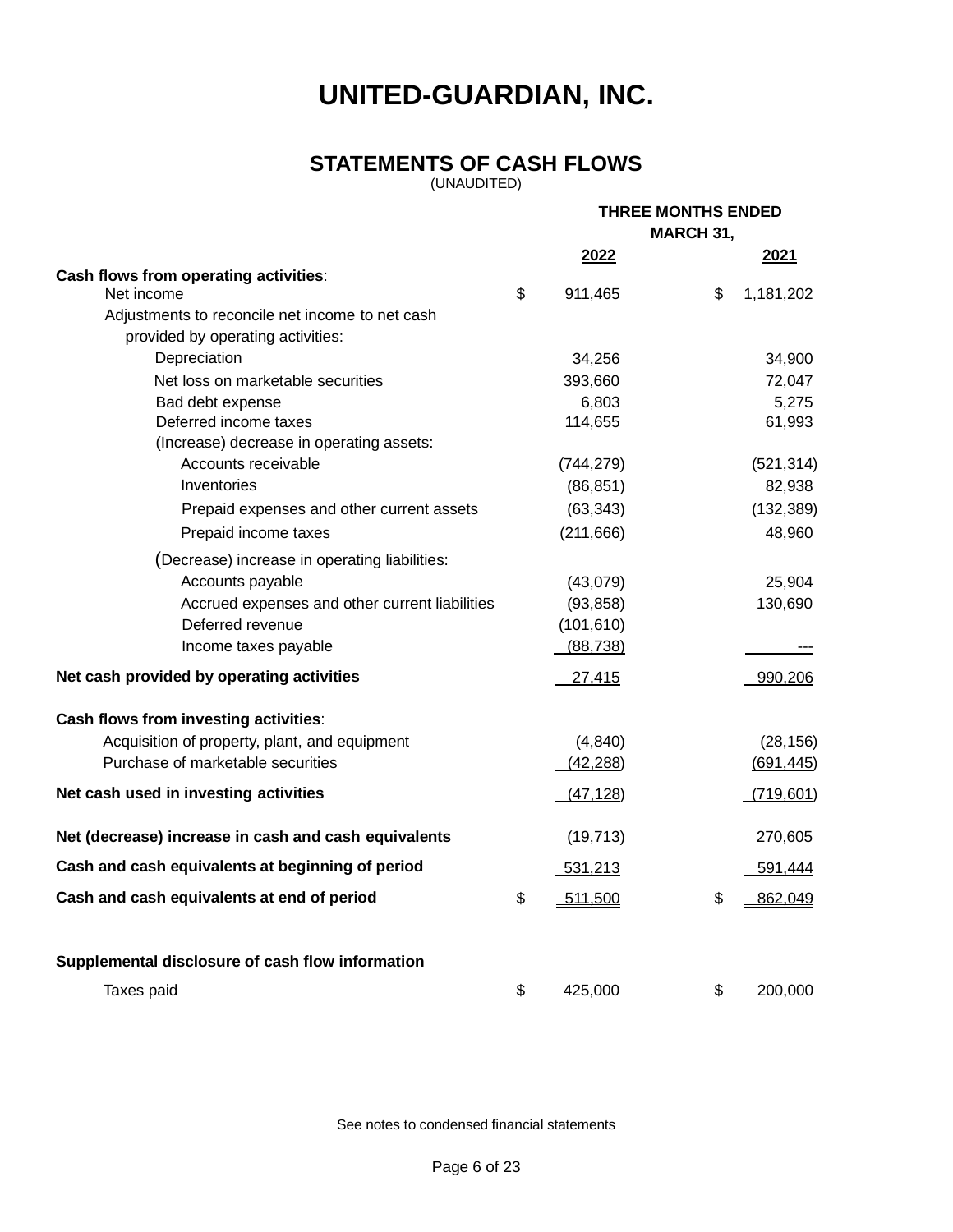#### **NOTES TO CONDENSED FINANCIAL STATEMENTS (UNAUDITED)**

#### 1. Nature of Business

United-Guardian, Inc. (the "Company") is a Delaware corporation that, through its Guardian Laboratories division, conducts research, product development, manufacturing and marketing of cosmetic ingredients, pharmaceuticals, medical products, and proprietary specialty industrial products. The Company's research and development department modifies, refines, and expands the uses for existing products for additional uses and markets. It also develops new products using natural and environmentally friendly raw materials, which is important to many of the Company's cosmetic customers.

#### 2. Basis of Presentation

Interim condensed financial statements of the Company are prepared in accordance with generally accepted accounting principles in the United States of America ("US GAAP") for interim financial information, pursuant to the requirements for reporting on Form 10-Q and Regulation S-X. In the opinion of management, all adjustments considered necessary for the fair presentation of financial statements for the interim periods have been included. The results of operations for the three months ended March 31, 2022 (also referred to as the "first quarter of 2022") are not necessarily indicative of results that ultimately may be achieved for any other interim period or for the year ending December 31, 2022. The interim unaudited condensed financial statements and notes thereto should be read in conjunction with the audited condensed financial statements and notes thereto contained in our Annual Report on Form 10-K for the year ended December 31, 2021.

#### 3. Impact of the Coronavirus (COVID-19)

While the coronavirus pandemic ("pandemic") continues to impact certain areas of the Company's operations, the substantial impact the pandemic had on Company sales in 2020 significantly lessened during 2021 and in the first quarter of 2022. While the Company believes that sales of its cosmetic ingredients have rebounded to pre-pandemic levels, the current impact on the Company's financial performance is coming more from increased shipping costs and higher raw material costs, which may have some future impact on the Company's profit margins in upcoming quarters. In addition, during 2021 and the first quarter of 2022, it was more difficult to ship the Company's products due to a shortage of truck drivers and limited availability of shipping vessels. This created some delays in having orders picked up, even though the Company's products were available to ship. At March 31, 2022, the Company had approximately \$240,000 worth of medical products ready to ship, but were unable to do so due to a lack of vessel availability. The shortage of truck drivers and shipping vessels is expected to continue well into 2022 but is also expected to improve as the as the year progresses and the impact of the pandemic lessens globally. The Company has been able to minimize the impact on customers by making them aware of longer lead times that may be necessary as a result of these issues.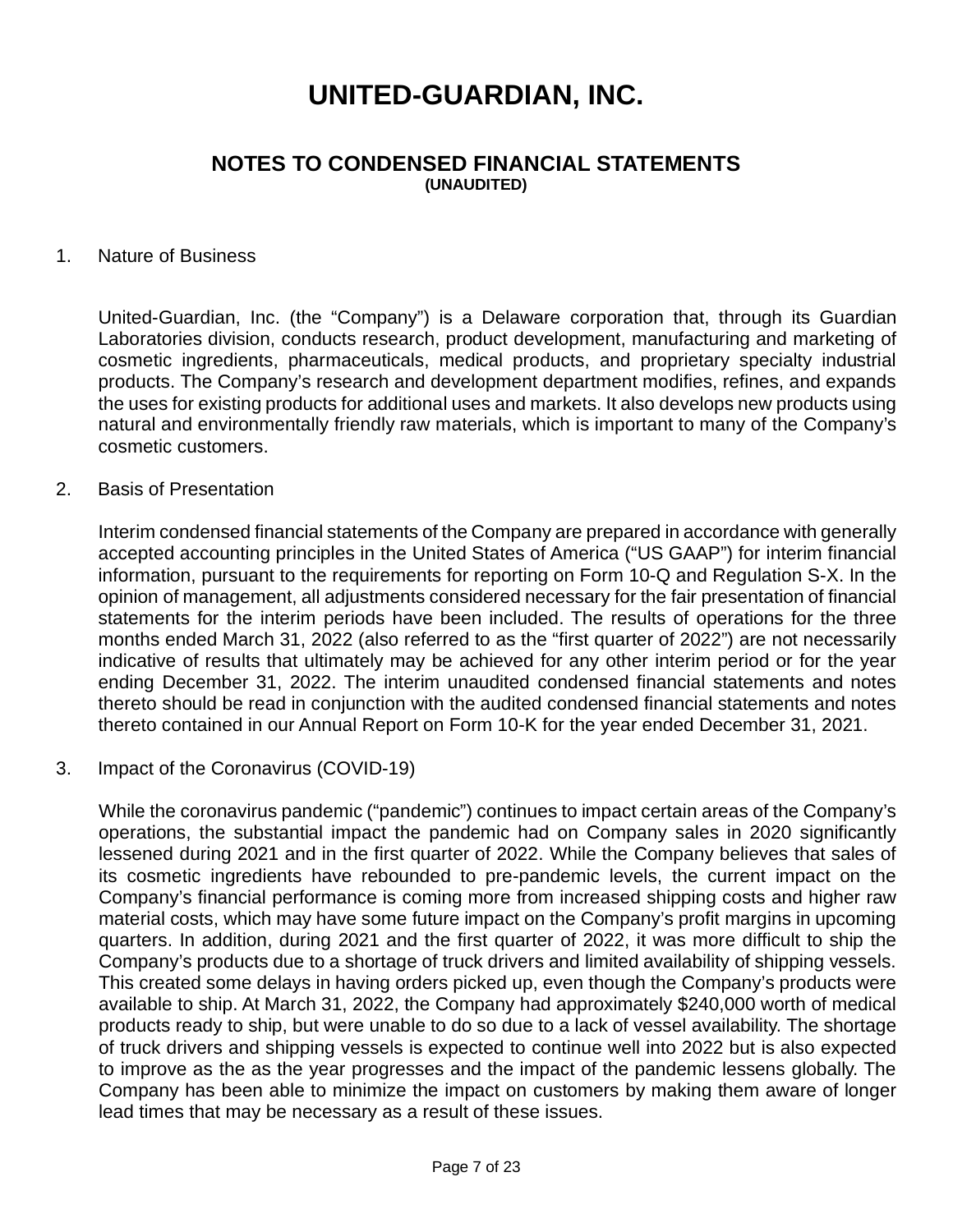Sales of the Company's non-pharmaceutical medical products ("medical products") had also been negatively impacted by the pandemic in 2020, but those impacts lessened in 2021 and in the first quarter of 2022. Sales of the Company's pharmaceutical products have not been impacted by the pandemic.

The pandemic has not significantly affected the ability of the Company to obtain raw materials, but it has made some of those materials more expensive and created longer lead times for some of them. The increased cost of some of these raw materials has impacted the Company's gross profit margins in the first quarter of 2022 and may continue to impact the gross profit margins in the future on certain products. In response to the rising raw material prices, the Company has instituted price increases on many of its products, which will reduce the impact on the Company's gross margins in the future.

As a result of the lingering effects of the coronavirus pandemic as described above, there continues to be uncertainty in regard to the future potential impact of the pandemic on the Company's operations or financial results. While the impact on the Company's' sales lessened considerably in 2021 and in the first quarter of 2022, the Company believes that it is still unable to provide an accurate estimate or projection as to what the future impact of the pandemic will be on the Company's future operations or financial results. The Company does not expect the carrying value of its assets or its liquidity to be impaired by the coronavirus pandemic.

#### 4. Use of Estimates

In preparing financial statements in accordance with US GAAP, management is required to make estimates and assumptions that affect the reported amounts of assets and liabilities, the disclosure of contingent assets and liabilities at the date of the financial statements, and revenues and expenses during the reporting period. Actual results could differ from those estimates. Such estimated items include the allowance for bad debts, reserve for inventory obsolescence, accrued distribution fees, outdated material returns, possible impairment of marketable securities, and the allocation of overhead.

5. Cash and Cash Equivalents

For financial statement purposes, the Company considers as cash equivalents all highly liquid investments with an original maturity of three months or less at the time of purchase. The Company deposits cash and cash equivalents with financially strong, FDIC-insured financial institutions, and believes that any amounts above FDIC insurance limitations are at minimal risk. Cash and cash equivalents held in these accounts are currently insured by the Federal Deposit Insurance Corporation ("FDIC") up to a maximum of \$250,000. At March 31, 2022, approximately \$274,000 exceeded the FDIC limit, compared with \$410,000 at December 31, 2021.

#### 6. Revenue Recognition

The Company records revenue in accordance with ASC Topic 606 "Revenue from Contracts with Customers." Under this guidance, revenue is recognized when a customer obtains control of promised goods or services, in an amount that reflects the consideration expected to be received in exchange for those goods or services. The Company's principal source of revenue is product sales.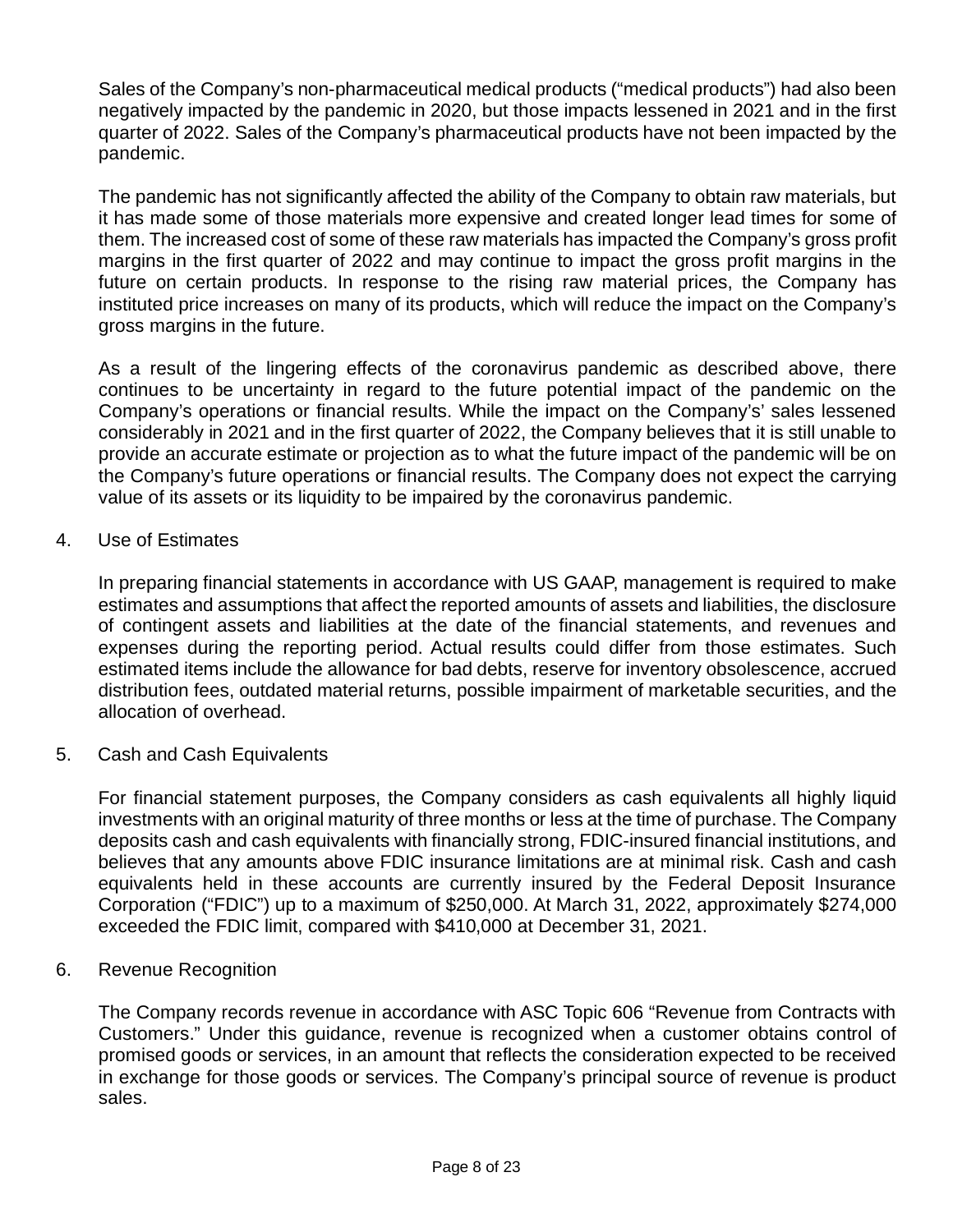The Company's sales, as reported, are subject to a variety of deductions, some of which are estimated. These deductions are recorded in the same period that the revenues are recognized. Such deductions, primarily related to sales of the Company's pharmaceutical products, include chargebacks from the United States Department of Veterans Affairs ("VA"), rebates in connection with the Company's participation in Medicare programs , distribution fees, discounts, and outdated product returns. These deductions represent estimates of the related obligations and, as such, knowledge and judgment are required when estimating the impact of these revenue deductions on sales for a reporting period.

During 2022 and 2021, the Company participated in various government drug rebate programs related to the sale of Renacidin®, its most important pharmaceutical product. These programs include the Veterans Affairs Federal Supply Schedule (FSS), and the Medicare Part D Coverage Gap Discount Program (CGDP). These programs require the Company to sell its product at a discounted price. The Company's sales, as reported, are net of these product rebates and discounts, some of which are estimated and are recorded in the same period that the revenue is recognized.

The Company recognizes revenue from sales of its cosmetic ingredients, medical, and industrial products when those products are shipped, as long as a valid purchase order has been received and future collection of the sale amount is reasonably assured. These products are shipped "Ex-Works" from the Company's facility in Hauppauge, NY, and it is at this time that risk of loss and responsibility for the shipment passes to the customer and the Company's performance obligation is satisfied. Sales of these products are deemed final, and there is no obligation on the part of the Company to repurchase or allow the return of these goods unless they are defective.

The Company's pharmaceutical products are shipped via common carrier upon receipt of a valid purchase order, with, in most cases, the Company paying the shipping costs. Sales of pharmaceutical products are final, and revenue is recognized at the time of shipment, which is when the risk of loss and responsibility for the shipment passes to the customer, and the performance obligation of the Company is satisfied. Pharmaceutical products are returnable only at the discretion of the Company unless (a) they are found to be defective; (b) the product is damaged in shipping; or (c) the product is outdated (but not more than one year after their expiration date, which is a return policy which conforms to standard pharmaceutical industry practice). The Company estimates an allowance for outdated material returns based on prior year historical returns of its pharmaceutical products.

The Company does not make sales on consignment, and the collection of the proceeds of the sale of any of the Company's products is not contingent upon the customer being able to sell the goods to a third party.

 Any allowances for returns are taken as a reduction of sales within the same period the revenue is recognized. Such allowances are determined based on historical experience under ASC Topic 606-10-32-8. The Company has not experienced significant fluctuations between estimated allowances and actual activity.

The timing between recognition of revenue for product sales and the receipt of payment is not significant. The Company's standard credit terms, which vary depending on the customer, range between 30 and 60 days. The Company uses its judgment on a case-by-case basis to determine its ability to collect outstanding receivables and provides allowances for any receivables for which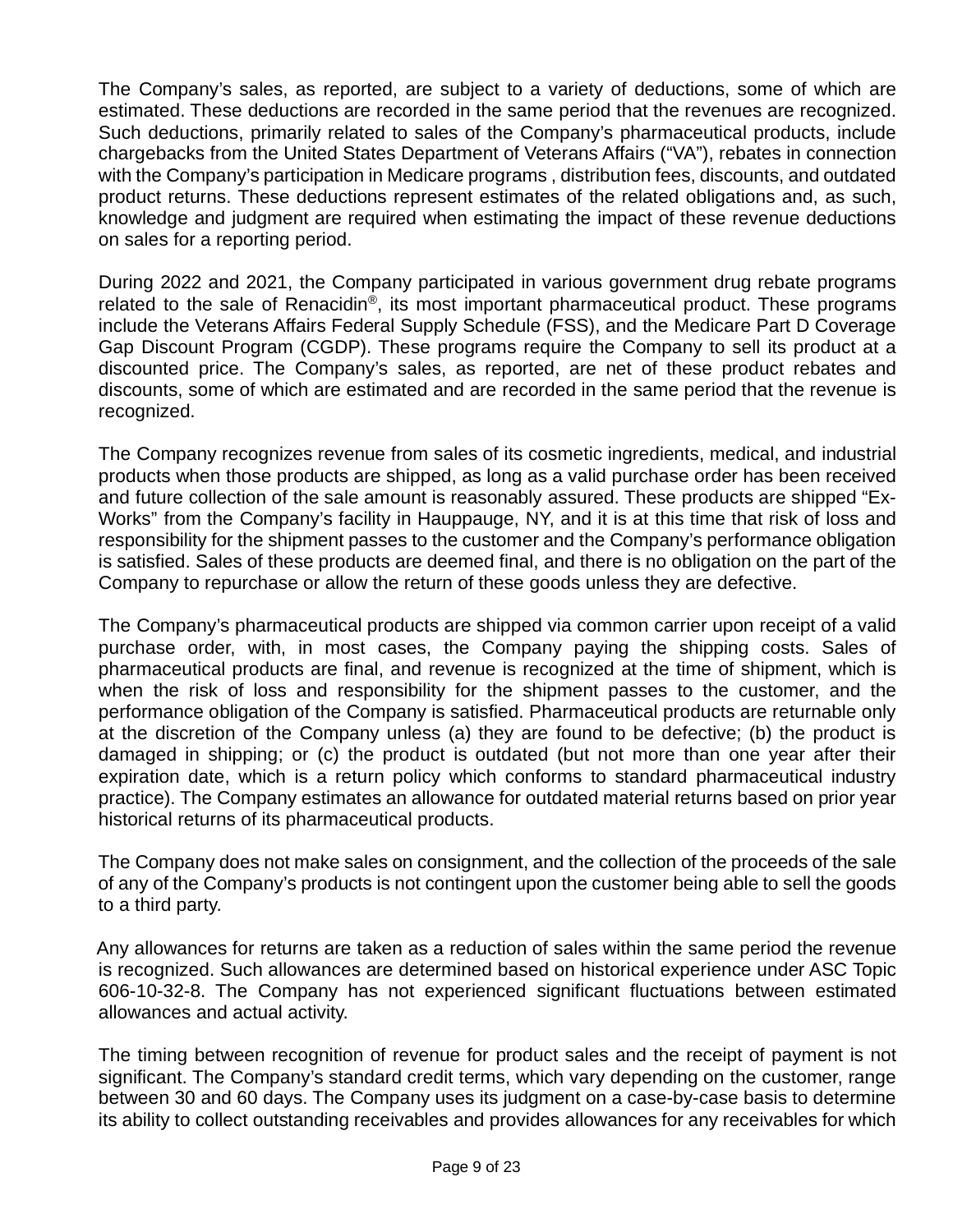collection has become doubtful. As of March 31, 2022 and December 31, 2021, the allowance for doubtful accounts receivable was \$27,055 and \$20,252, respectively. Prompt pay discounts are offered to some customers; however, due to the uncertainty of the customers taking the discounts, the discounts are recorded only after they have been taken.

The Company has distribution fee contracts with certain distributors of its pharmaceutical products that entitles them to distribution and service-related fees. The Company records distribution fees and estimates distribution fees as offsets to revenue.

Disaggregated revenue by product class is as follows:

|                      |   | Three months ended March 31, |  |           |
|----------------------|---|------------------------------|--|-----------|
|                      |   | 2022                         |  | 2021      |
| Cosmetic ingredients | S | 2,077,916                    |  | 1,630,597 |
| Pharmaceutical       |   | 1,225,212                    |  | 1,143,307 |
| Medical              |   | 557,795                      |  | 616,026   |
| Industrial and other |   | 31,435                       |  | 40,938    |
| <b>Net Sales</b>     |   | 3.892.358                    |  | .430.868  |

The Company's cosmetic ingredients are marketed worldwide by five marketing partners, of which U.S.-based Ashland Specialty Ingredients ("ASI") purchases the largest volume. Approximately 21% of the Company's total sales were to customers located outside of the United States in the first quarter of 2022, compared with approximately 22% in the first quarter of 2021.

Disaggregated revenue by geographic region is as follows:

|                  | Three months ended March 31, |              |  |              |
|------------------|------------------------------|--------------|--|--------------|
|                  |                              | 2022         |  | 2021         |
| United States*   |                              | \$ 3.079.896 |  | \$ 2.671.387 |
| Other countries  |                              | 812.462      |  | 759.481      |
| <b>Net Sales</b> |                              | 3.892.358    |  | 3.430.868    |

**\***Since all purchases by ASI are shipped to ASI's warehouses in the U.S. they are reported as U.S. sales for financial reporting purposes. However, ASI has reported to the Company that in the first quarter of 2022, approximately 71% of ASI's sales of the Company's products were to customers in other countries, with China representing approximately 40% of ASI's sales of the Company's products. In the first quarter of 2021, approximately 67% of ASI's sales of the Company's products were to customers in other countries, with China representing approximately 36% of ASI's sales of the Company's products.

#### 7. Marketable Securities

Marketable securities include investments in fixed income and equity mutual funds which are reported at their fair values.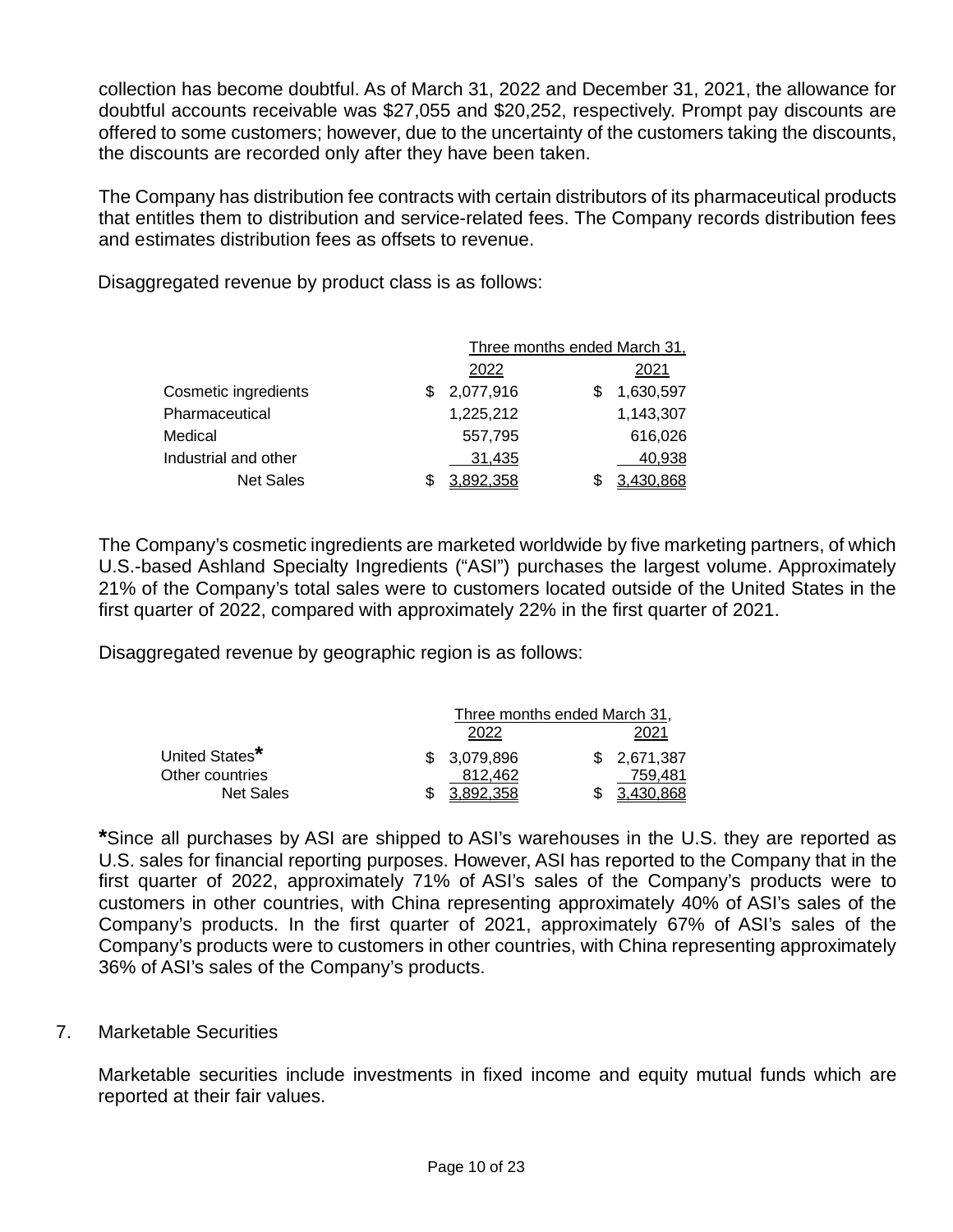The disaggregated net gains and losses on the marketable securities recognized in the statements of income for the three months ended March 31, 2022 and 2021 are as follows:

|                                                                                                                            | Three months ended<br>March 31, |                |  |
|----------------------------------------------------------------------------------------------------------------------------|---------------------------------|----------------|--|
|                                                                                                                            | 2022                            | 2021           |  |
| Net loss recognized during the period on<br>marketable securities                                                          | (393,660)<br>SS.                | (72, 047)<br>S |  |
| Less: Net gains (losses) realized on marketable<br>securities sold during the period                                       |                                 |                |  |
| Net unrealized loss recognized during the<br>reporting period on marketable securities still<br>held at the reporting date |                                 |                |  |

The fair values of the Company's marketable securities are determined in accordance with US GAAP, with fair value being defined as the amount that would be received to sell an asset or paid to transfer a liability in an orderly transaction between market participants at the measurement date. As such, fair value is a market-based measurement that should be determined based on assumptions that market participants would use in pricing an asset or liability. As a basis for considering such assumptions, the Company utilizes the three-tier value hierarchy, as prescribed by US GAAP, which prioritizes the inputs used in measuring fair value as follows:

- Level 1 inputs to the valuation methodology are quoted prices (unadjusted) for identical assets or liabilities in active markets.
- Level 2 inputs to the valuation methodology include quoted prices for similar assets and liabilities in active markets, and inputs that are observable for the asset or liability, either directly or indirectly, for substantially the full term of the financial instrument.
- Level  $3$  inputs to the valuation methodology are unobservable and significant to the fair value measurement.

The Company's marketable equity securities, which are considered available-for-sale securities, are re-measured to fair value on a recurring basis and are valued using Level 1 inputs using quoted prices (unadjusted) for identical assets in active markets. The following tables summarize the Company's investments:

| March 31, 2022 (unaudited)         |     |                 |     |                   | Unrealized       |
|------------------------------------|-----|-----------------|-----|-------------------|------------------|
|                                    |     | <b>Cost</b>     |     | <b>Fair Value</b> | (Loss) Gain      |
| <b>Equity Securities</b>           |     |                 |     |                   |                  |
| Fixed-income mutual funds          | SS. | 6,853,475       | \$. | 6,539,521         | $$$ (313,954)    |
| Equity and other mutual funds      |     | 654,981         |     | 744.570           | 89,589           |
| Total equity securities            |     | 7,508,456       |     | 7,284,091         | (224, 365)       |
| <b>Total marketable securities</b> |     | <u>.508.456</u> |     | <u>.284.091</u>   | <u>(224,365)</u> |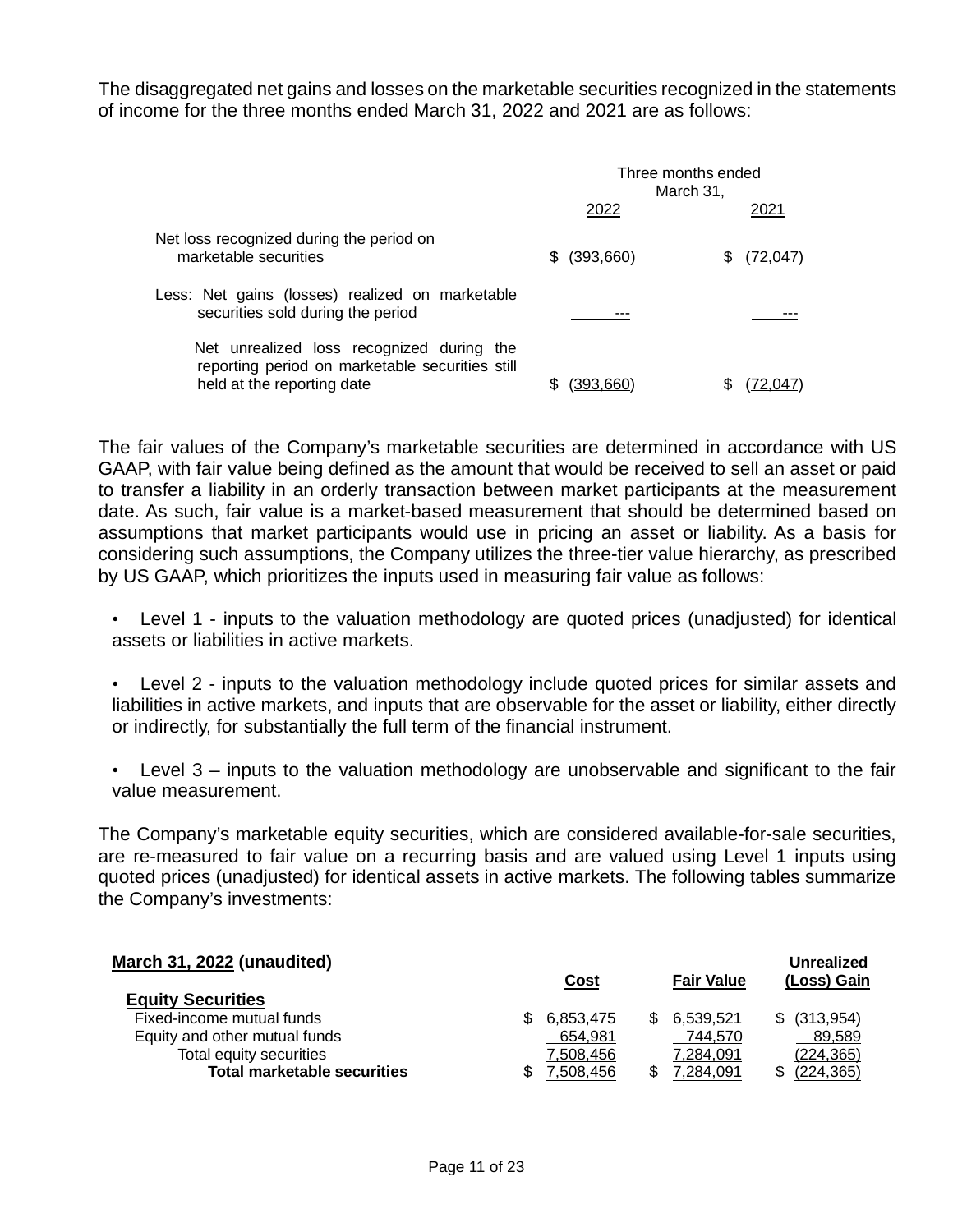| December 31, 2021 (audited)        |           |                   | Unrealized    |
|------------------------------------|-----------|-------------------|---------------|
|                                    | Cost      | <b>Fair Value</b> | Gain          |
| <b>Equity Securities</b>           |           |                   |               |
| Fixed-income mutual funds          | 6.814.420 | 6.873.333         | 58.913        |
| Equity and other mutual funds      | 651,748   | 762,130           | 110,382       |
| Total equity securities            | 7.466.168 | 7,635,463         | 169,295       |
| <b>Total marketable securities</b> | 7.466.168 | 7.635,463         | \$<br>169,295 |

Investment income is recognized when earned and consists principally of dividend income from equity and fixed income mutual funds. Realized gains and losses on sales of investments are determined on a specific identification basis.

There were no proceeds from the redemption of marketable securities in the first quarter of 2022 or 2021.

#### 8. Inventories

|                                       | March 31,     |  | December 31, |  |  |
|---------------------------------------|---------------|--|--------------|--|--|
|                                       | 2022          |  | 2021         |  |  |
| Inventories consist of the following: | (Unaudited)   |  | (Audited)    |  |  |
| Raw materials                         | \$<br>639,385 |  | 494,348      |  |  |
| Work in process                       | 136,872       |  | 119,069      |  |  |
| Finished products                     | 721,383       |  | 797,372      |  |  |
| <b>Total inventories</b>              | .497.640      |  | .410.789     |  |  |

Inventories are valued at the lower of cost and net realizable value. Cost is determined using the average cost method, which approximates cost determined by the first-in, first-out ("FIFO") method. Finished product inventories at March 31, 2022 and December 31, 2021 are stated net of a reserve of \$35,000 for slow-moving and obsolete inventory.

#### 9. Income Taxes

 The Company's tax provision is based on its estimated annual effective tax rate. The Company continues to fully recognize its tax benefits, and as of March 31, 2022 and December 31, 2021, the Company did not have any unrecognized tax benefits. The Company's provision for income taxes for the three months ended March 31 comprises the following:

|                                                  |  |         |    | Three months ended<br>March 31<br>2021 |  |
|--------------------------------------------------|--|---------|----|----------------------------------------|--|
| Provision for federal income taxes – current     |  | 124,496 | S. | 248,860                                |  |
| Provision for state income taxes – current       |  | 100     |    | 100                                    |  |
| Provision for federal income<br>taxes - deferred |  | 114,655 |    | 61,993                                 |  |
| <b>Total provision for income taxes</b>          |  | 239.251 | 2  | 310,953                                |  |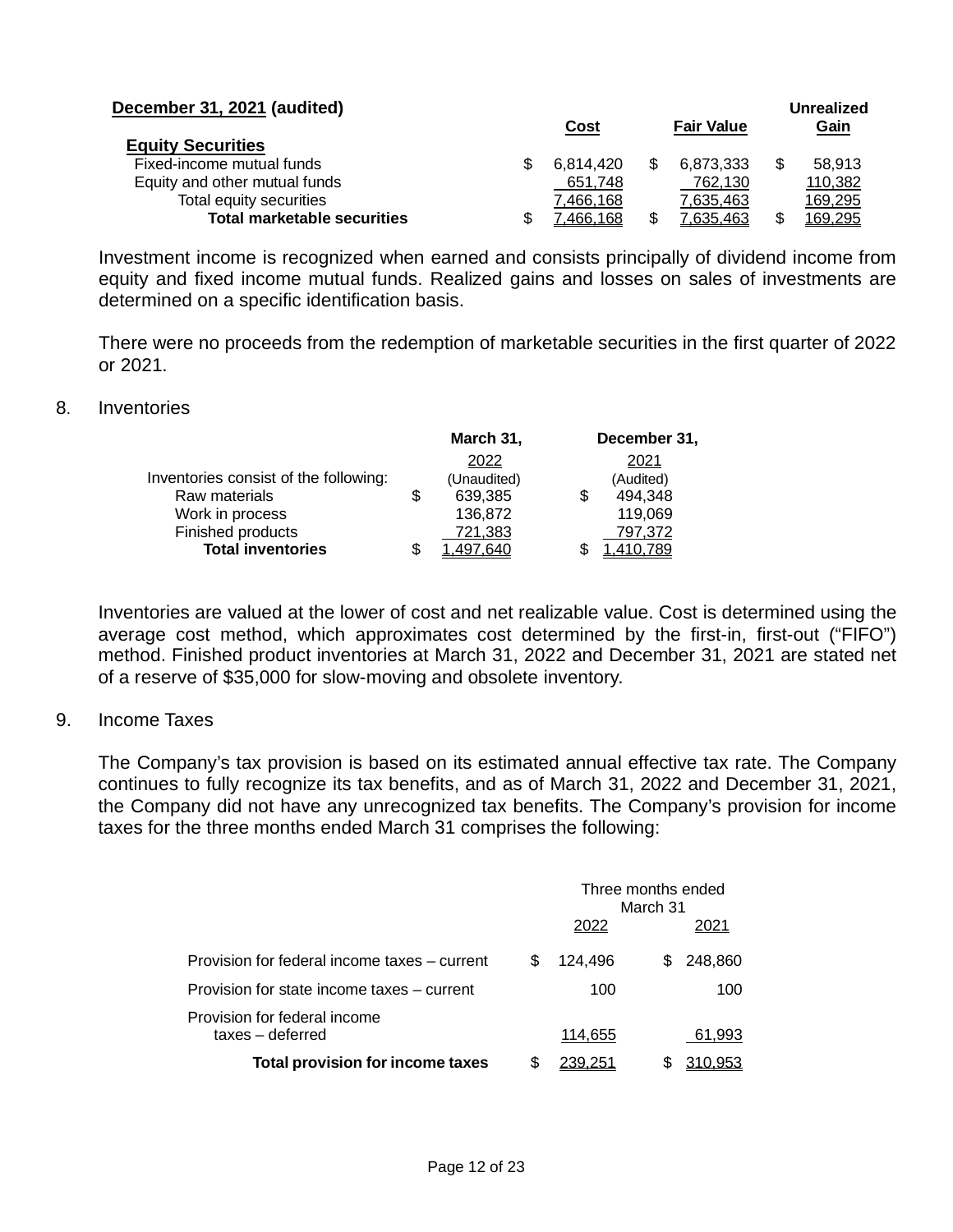#### 10. Defined Contribution Plan

The Company sponsors a 401(k) defined contribution plan ("DC Plan") that provides for a dollarfor-dollar employer matching contribution of the first 4% of each employee's pay that is deferred by the employee. Employees become fully vested in employer matching contributions immediately.

The Company also makes discretionary contributions to each employee's account based on a "pay-to-pay" safe-harbor formula that qualifies the 401(k) Plan under current IRS regulations. Employees become vested in the discretionary contributions as follows: 20% after two years of employment, and 20% for each year of employment thereafter until the employee becomes fully vested after six years of employment. The Company accrued \$27,250 in contributions to the DC Plan for the three months ended March 31, 2022, and \$32,500 for the three months ended March 31, 2021. In the first quarter of 2022, the Company made discretionary contributions of \$109,000 to the DC Plan. This payment represented the Company's 2021 discretionary contribution. In the first quarter of 2021, the Company did not make any discretionary contributions to the DC Plan, as that contribution was made in the fourth quarter of 2020.

#### 11. Other Information

#### Accrued expenses:

|                               | March 31, 2022  |    | December 31, 2021 |  |  |
|-------------------------------|-----------------|----|-------------------|--|--|
|                               | (unaudited)     |    | (audited)         |  |  |
| <b>Bonuses</b>                | \$<br>491,397   | \$ | 348,000           |  |  |
| Distribution fees             | 361,936         |    | 359,550           |  |  |
| Payroll and related expenses  | 246,128         |    | 292,560           |  |  |
| Reserve for outdated material | 317,105         |    | 313,904           |  |  |
| Audit fee                     | 23,750          |    | 61,500            |  |  |
| Annual report expenses        | 32,206          |    | 64,038            |  |  |
| Company 401K contribution     | 27,250          |    | 109,000           |  |  |
| Sales rebates                 | 8,000           |    | 56,857            |  |  |
| Other                         | 25,760          |    | 21,981            |  |  |
| <b>Total accrued expenses</b> | \$<br>1.533.532 | \$ | 1.627.390         |  |  |

#### 12. Recent Accounting Pronouncements

On January 1, 2021, the Company adopted Accounting Standards Update (ASU) 2019-12, "Simplifying the Accounting for Income Taxes." This standard modified ASU 740 which simplifies the accounting for income taxes. The Company has determined that these modifications did not have an impact on its financial statements.

In June 2016, the FASB issued ASU-2016-13 "Financial Instruments – Credit Losses." This guidance affects organizations that hold financial assets and net investments in leases that are not accounted for at fair value with changes in fair value reported in net income. The guidance requires organizations to measure all expected credit losses for financial instruments at the reporting date based on historical experience, current conditions, and reasonable and supportable forecasts. It is effective for fiscal years beginning after December 15, 2022. The Company is currently evaluating if this pronouncement will have a potential impact on its financial statements.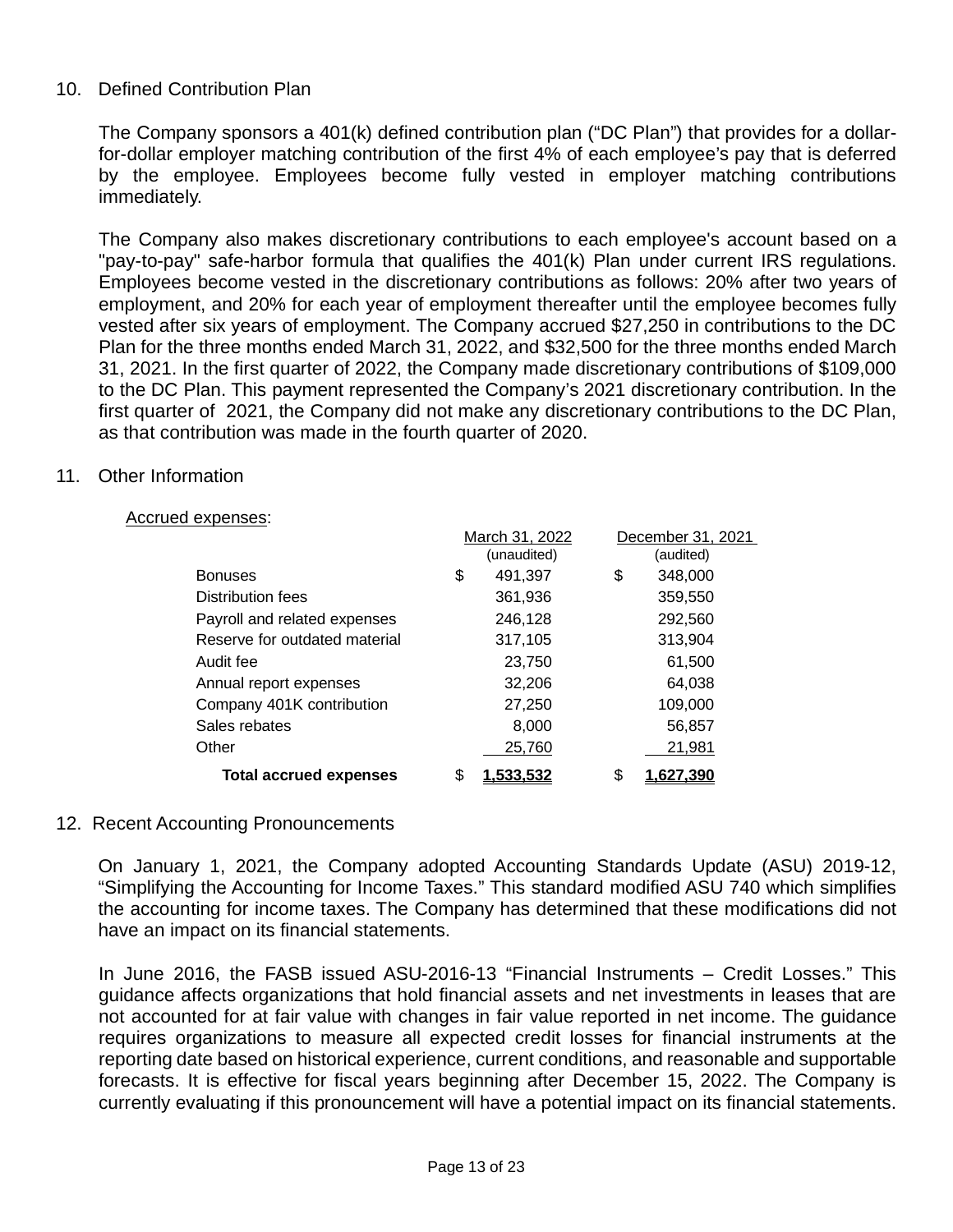#### 13. Concentrations of Credit Risk

**Customer concentration**: Accounts receivable potentially exposes the Company to concentrations of credit risk. The Company monitors the amount of credit it allows each of its customers, using the customer's prior payment history to determine how much credit to allow or whether any credit should be given at all. It is the Company's policy to discontinue shipments to any customer that is substantially past due on its payments. The Company sometimes requires payment in advance from customers whose payment record is questionable. As a result of its monitoring of the outstanding credit allowed for each customer, as well as the fact that the majority of the Company's sales are to customers whose satisfactory credit and payment record has been established over a long period, the Company believes that its credit risk from accounts receivable has been reduced.

For the three months ended March 31, 2022, three of the Company's pharmaceutical distributors and one of its cosmetic ingredients marketing partners together accounted for 79% of the Company's net sales, and 78% of its outstanding accounts receivable at March 31, 2022. During the three months ended March 31, 2021, the same three distributors and marketing partner together were responsible for a total of approximately 77% of the Company's net sales. They also accounted for 67% of the Company's outstanding accounts receivable at March 31, 2021.

#### 14. Earnings Per Share

Basic earnings per share is computed by dividing income available to common shareholders by the weighted-average number of shares of common stock outstanding during the period. Diluted earnings per share is computed by dividing income available to common shareholders by the weighted-average number of shares of common stock outstanding during the period increased to include the number of additional shares of common stock that would have been outstanding if the potentially dilutive securities had been issued.

Basic and diluted earnings per share amounted to \$0.20 and \$0.26 for the three months ended March 31, 2022 and 2021, respectively.

#### 15. Subsequent Events

On January 25, 2022, the Company announced that its Board of Directors had launched a formal review process to explore strategic alternatives. The purpose of the review is to ensure that value is being maximized for shareholders, and that the Company has sufficient scale and financial resources to take advantage of potential growth opportunities available. These alternatives could include, among others, an outright sale of the Company, possible joint ventures, strategic partnerships or alliances, or other possible transactions.

In furtherance of this goal, the Company retained Capstone Partners, a Denver- and Bostonbased financial advisory and investment banking company to assist it with this endeavor. The Company paid a non-refundable fee of \$75,000 to Capstone in connection with the work it would be performing on behalf of the Company. The Company also retained the Denver-based law firm of Brownstein Hyatt Farber Schreck, LLP to assist with the legal aspects of any possible transactions that might result from the efforts of Capstone.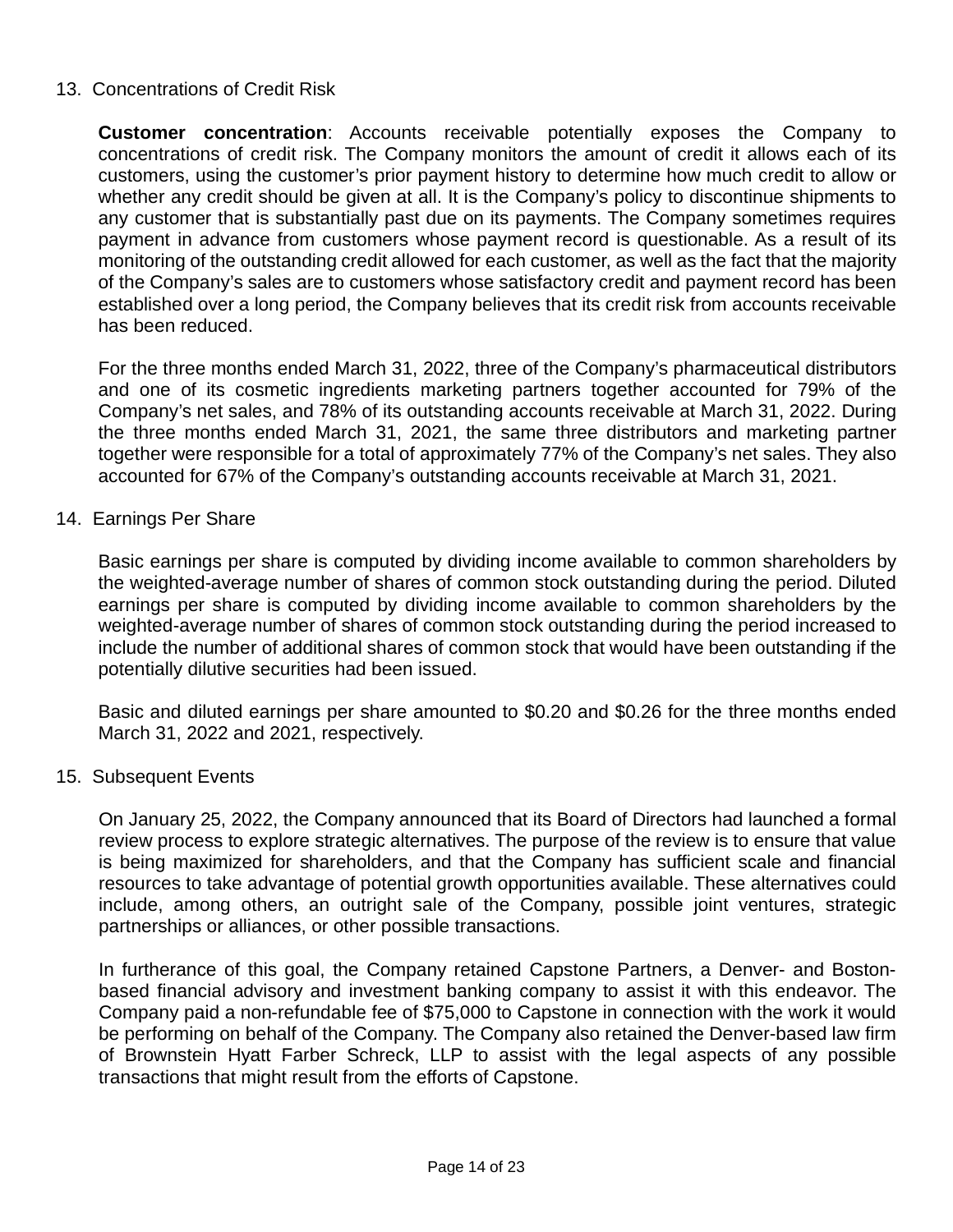### **Item 2. Management's Discussion and Analysis of Financial Condition and Results of Operations**

#### **FORWARD-LOOKING STATEMENTS**

Statements made in this Form 10-Q which are not purely historical are forward-looking statements with respect to the goals, plans, objectives, intentions, expectations, financial condition, results of operations, future performance, and business of the Company. Forward-looking statements may be identified using such words as "believes," "may," "will," "should," "intends," "plans," "estimates," or "anticipates" or other similar expressions.

 Forward-looking statements involve inherent risks and uncertainties, and important factors (many of which are beyond our control) could cause actual results to differ materially from those set forth in the forward-looking statements. In addition to those specific risks and uncertainties set forth in the Company's reports currently on file with the SEC, some other factors that may affect the future results of operations of the Company are: the development of products that may be superior to those of the Company; changes in the quality or composition of the Company's products; lack of market acceptance of the Company's products; the Company's ability to develop new products; general economic or industry conditions; changes in intellectual property rights; changes in interest rates; new legislation or regulatory requirements; conditions of the securities markets; the Company's ability to raise capital; changes in accounting principles, policies or guidelines; financial or political instability; acts of war or terrorism; and other economic, competitive, governmental, regulatory and technical factors that may affect the Company's operations, products, services, and prices.

 Accordingly, results achieved may differ materially from those anticipated as a result of such forward-looking statements, and those statements speak only as of the date they are made.

The Company does not undertake, and specifically disclaims, any obligation to update any forward-looking statements to reflect events or circumstances occurring after the date of such statements.

#### **OVERVIEW**

 The Company is a Delaware corporation that, through its Guardian Laboratories division, conducts research, product development, manufacturing, and marketing of cosmetic ingredients, personal and health care products, pharmaceuticals, non-pharmaceutical medical products, and proprietary specialty industrial products. All the products that the Company markets, except for Renacidin, are produced at its facility in Hauppauge, New York. Renacidin, a urological product, is manufactured for the Company by an outside contract manufacturer.

The Company's most important product line is its Lubrajel® line of water-based moisturizing and lubricating gels, which are used primarily as ingredients in cosmetic products but are also used in medical products, primarily catheter lubricants. These products are marketed worldwide for cosmetic uses by five marketing partners, each handling a different geographic area, with the largest being U.S.-based ASI. The Company's research and development department is actively working on the development of new products to expand the Company's line of cosmetic ingredients. Many of the Company's products use proprietary manufacturing processes, and the company relies primarily on trade secret protection to protect its intellectual property.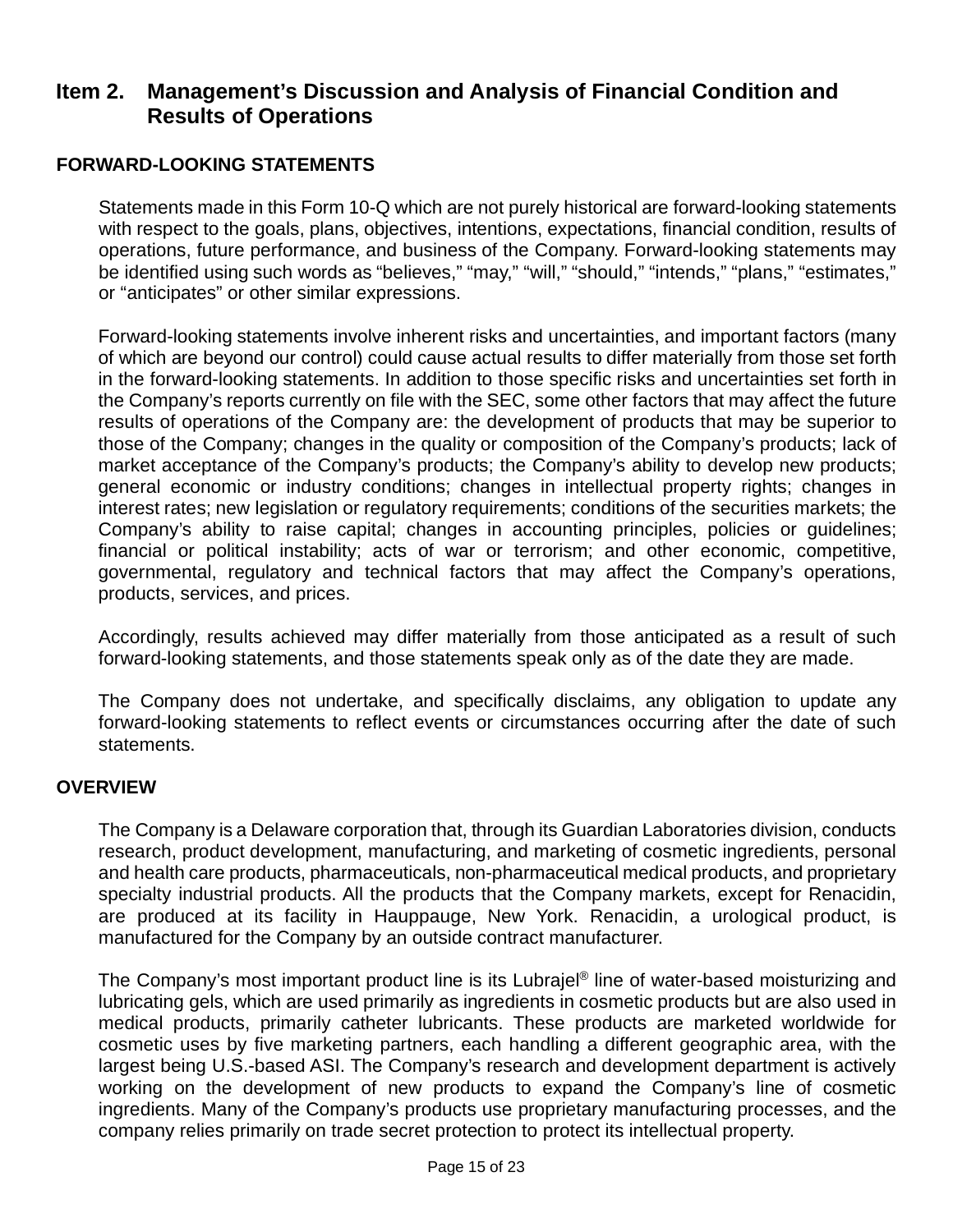Renacidin and the Company's other pharmaceutical product, Clorpactin®, which is also used primarily in urology, are distributed through full-line drug wholesalers and marketed only in the United States. Those wholesalers in turn sell the products to pharmacies, hospitals, nursing homes, and other long-term care facilities, and to government agencies, primarily the VA. The Company promotes Renacidin through internet advertising as well as a dedicated website. Clorpactin, as well as the Company's other products, are marketed through information provided on the Company's corporate website.

The Company's non-pharmaceutical medical products, such as its catheter lubricants, as well as its specialty industrial products, are sold directly to end-users, or to contract manufacturers utilized by those end-users. They are also available for marketing on a non-exclusive basis by the Company's marketing partners.

 While the Company does have competition in the marketplace for some of its products, particularly its cosmetic ingredients, some of its pharmaceutical and medical products have some unique characteristics, and do not have direct competitors. However, these products may have indirect competition from other products that are not marketed as direct competitors to the Company's products but may have functionality or properties that are similar to the Company's products.

The Company recognizes revenue when all of the following requirements are satisfied: (a) persuasive evidence of a sales arrangement exists; (b) products are shipped, which is when the performance obligation is satisfied and title and risk of loss pass to the customers; and (c) collections are reasonably assured. An allowance for returns, based on historical experience, is taken as a reduction of sales within the same period the revenue is recognized.

 Over the years the Company has been issued many patents and trademarks, and it still maintains several registered trademarks, the two most important of which are "Lubrajel" and "Renacidin." However, regarding the protection of the Company's proprietary formulations and manufacturing technology, the Company currently relies primarily on trade secret protection rather than patent protection due to the current disclosure requirements needed to obtain patents, the limited protection they afford, and the difficulty and expense of enforcing them globally. However, the Company may, from time to time, seek patent protection when it believes it would be in the Company's best interest to do so. All of the Company's previously issued patents have expired; however, the Company does not believe that the expiration of those patents has had, or will have, any material impact on its sales, since in recent years protection for the Company's most important products has been based on trade secrets and proprietary manufacturing methods rather than patent protection.

As discussed in Note 3 above, while the coronavirus pandemic ("pandemic") continues to impact certain areas of the Company's operations, the substantial impact the pandemic had on Company sales in 2020 significantly lessened during 2021 and in the first quarter of 2022. While the Company believes that sales of its cosmetic ingredients have rebounded to pre-pandemic levels, the current financial impact is coming more from increased shipping costs and higher raw material costs, which may have some future impact on the Company's profit margins in upcoming quarters. In addition, during 2021 and the first quarter of 2022, it was more difficult to ship the Company's products due to a shortage of truck drivers and limited availability of shipping vessels. This created some delays in having orders picked up, even though the Company's products were available to ship. At March 31, 2022, the Company had approximately \$240,000 worth of its medical products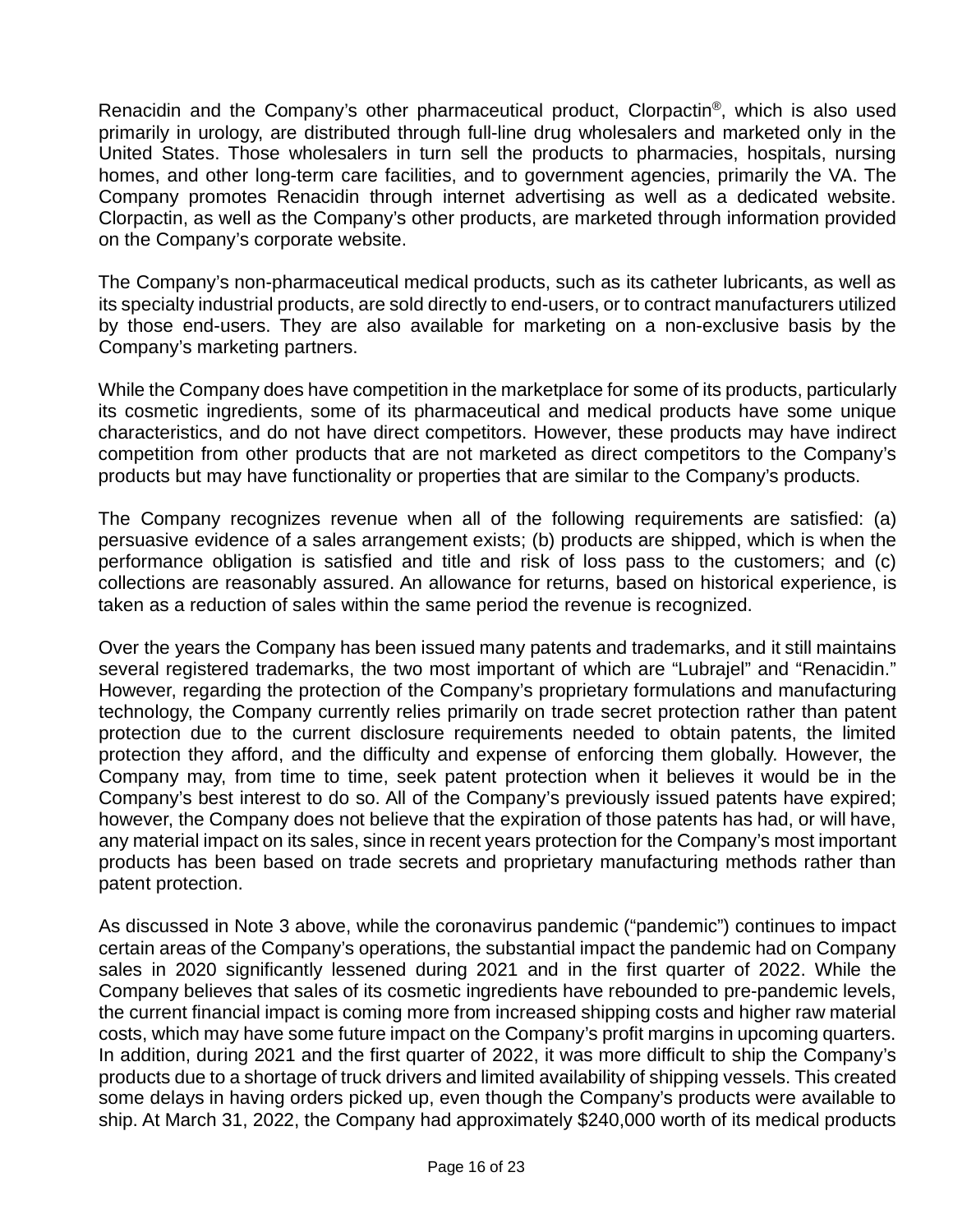ready to ship, but were unable to do so due to lack of vessel availability. The shortage of truck drivers and shipping vessels is expected to continue well into 2022 but is also expected to improve as the year progresses and the impact of the pandemic lessens globally. The Company has been able to minimize the impact on customers by making them aware of longer lead times that may be necessary as a result of these issues.

Sales of the Company's non-pharmaceutical medical products ("medical products") had also been negatively impacted by the pandemic in 2020, but those impacts lessened in 2021 and in the first quarter of 2022. Sales of the Company's pharmaceutical products have not been impacted by the pandemic.

The pandemic has not significantly affected the ability of the Company to obtain raw materials, but it has made some of those materials more expensive and created longer lead times for some of them. The increased costs of some of these raw materials has impacted the Company's gross profit margins in the first quarter of 2022 and may continue to impact the gross profit margins in the future on certain products. In response to the rising raw material prices, the Company has instituted price increases on many of its products and hopes to minimize the impact on the gross margins in the future.

With the continuing uncertainty as to what the duration and future impact of the pandemic will be, the Company is unable to provide an accurate estimate or projection as to what the continuing impact of the pandemic will be on the Company's operations or its financial results in the future. The Company does not expect the carrying value of its assets or its liquidity to be impaired by the coronavirus pandemic.

#### **CRITICAL ACCOUNTING POLICIES**

 As disclosed in the Company's Annual Report on Form 10-K for the fiscal year ended December 31, 2021, the discussion and analysis of the Company's financial condition and results of operations are based on its financial statements, which have been prepared in conformity with US GAAP. The preparation of those financial statements required the Company to make estimates and assumptions that affect the carrying value of assets, liabilities, revenues, and expenses reported in those financial statements. Those estimates and assumptions can be subjective and complex, and consequently, actual results could differ from those estimates and assumptions. The Company's most critical accounting policies relate to revenue recognition, concentration of credit risk, investments, inventory, and income taxes. Since December 31, 2021, there have been no significant changes to the assumptions and estimates related to those critical accounting policies.

 The following discussion and analysis covers material changes in the financial condition of the Company since the year ended December 31, 2021, and a comparison of the results of operations for the three months ended March 31, 2022 and March 31, 2021. This discussion and analysis should be read in conjunction with "Management's Discussion and Analysis of Financial Condition and Results of Operations" included in the Company's Annual Report on Form 10-K for the year ended December 31, 2021. All references in this quarterly report to "sales" or "Sales" shall mean Net Sales unless specified otherwise.

The Company recognizes revenue from sales of its cosmetic ingredients, medical products, and industrial products when all of the following requirements are satisfied: (a) a valid purchase order has been received; (b) products are shipped, which is when the performance obligation is satisfied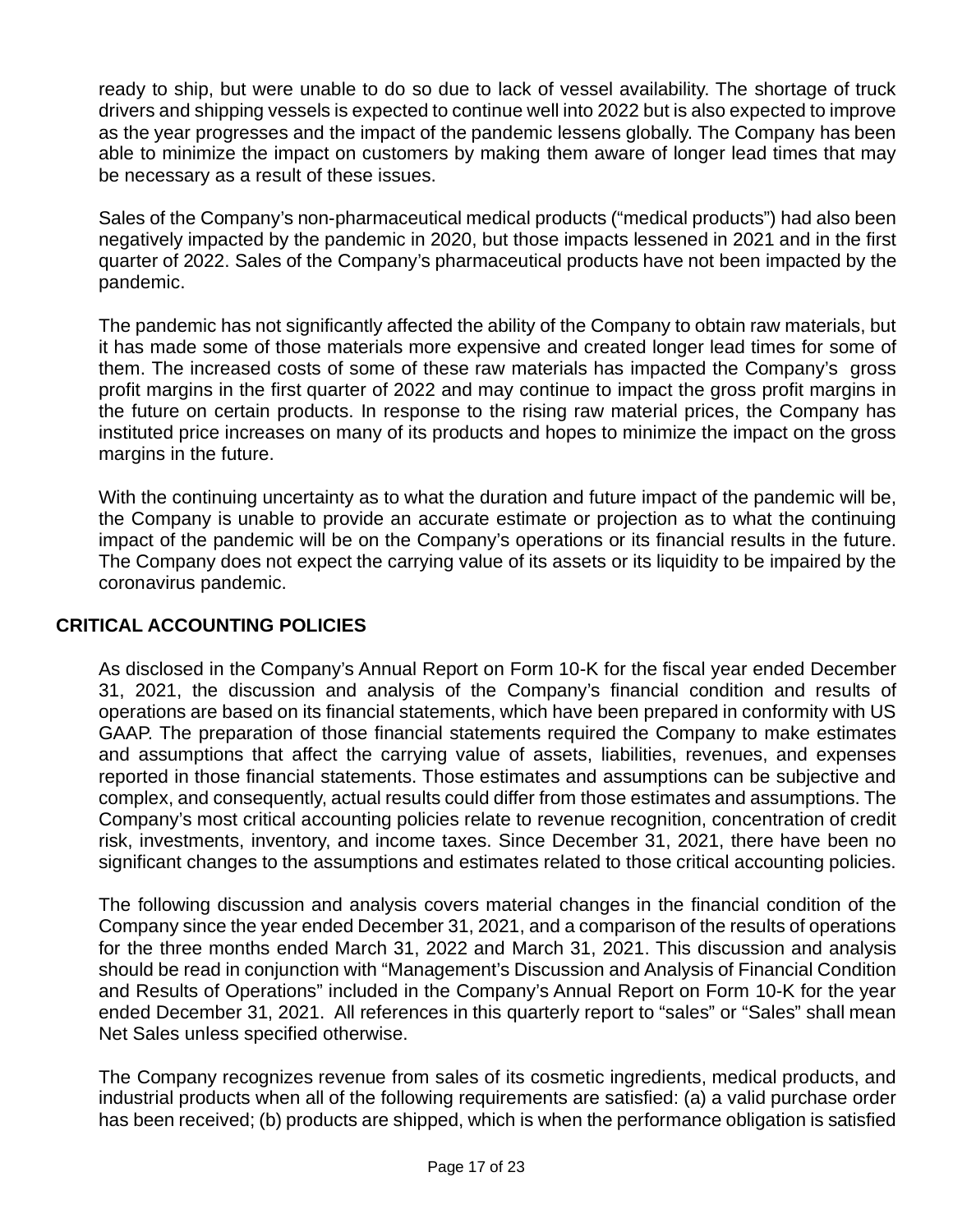and title and risk of loss pass to the customers; and (c) future collection of the sale amount is reasonably assured. These products are shipped "Ex-Works" from the Company's facility in Hauppauge, NY, and it is at this time that risk of loss and responsibility for the shipment passes to the customer. Sales of these products are deemed final, and there is no obligation on the part of the Company to repurchase or allow the return of these goods unless they are defective.

The Company's pharmaceutical products are shipped via common carrier upon receipt of a valid purchase order, with, in most cases, the Company paying the shipping costs. The Company assumes responsibility for the shipment arriving at its intended destination. Sales of pharmaceutical products are final, and revenue is recognized at the time of shipment. Pharmaceutical products are returnable only at the discretion of the Company unless (a) they are found to be defective; (b) the product is damaged in shipping; or (c) the product is outdated (but not more than one year after their expiration date, which is a return policy which conforms to standard pharmaceutical industry practice). The Company estimates an allowance for outdated material returns based on gross sales of their pharmaceutical products.

#### **RESULTS OF OPERATIONS**

#### **Net Sales**

Net sales for the first quarter of 2022 increased by \$461,490 (approximately 13%) as compared with the first quarter of 2021. The increase in sales for the first quarter of 2022 was primarily attributable to an increase in sales of the Company's cosmetic ingredients and pharmaceutical products, which was partially offset by a decrease in sales of the Company's medical and industrial products. The changes in the sales of the products in the Company's different products lines were as follows:

(a) **Cosmetic Ingredients**: Sales of the Company's cosmetic ingredients increased by \$447,319 (approximately 27%) in the first quarter of 2022 compared with the same period in 2021. The increase was primarily attributable to an increase in purchases of the Company's cosmetic ingredients by ASI, whose purchases increased by \$381,915 (approximately 29%) compared with the same period in 2021, In addition, sales to the Company's four other marketing partners increased by a net of \$80,598 (approximately 27%), while sales to three direct cosmetic ingredient customers in the United States decreased by \$15,194 (approximately 87%).

The increase in sales attributable to the Company's four other marketing partners was primarily due to significant sales increases to the Company's marketing partners in France and Germany, both of whose sales increased over 100% compared with the same period in 2021. The Company believes this increase was due to improving global economic conditions.

Based on information received from ASI, the Company believes that the increase in sales to ASI was primarily due to increased demand for the Company's Lubrajel products in China.

Since the Company's cosmetic ingredients are marketed globally by its marketing partners in many different countries, and since the virus continues to impact countries at different times and to very different extents, it is difficult to project the future impact of the coronavirus pandemic on the Company's global cosmetic ingredient sales. However, based on sales in the first quarter of 2022, the Company believes that sales of its cosmetic ingredients have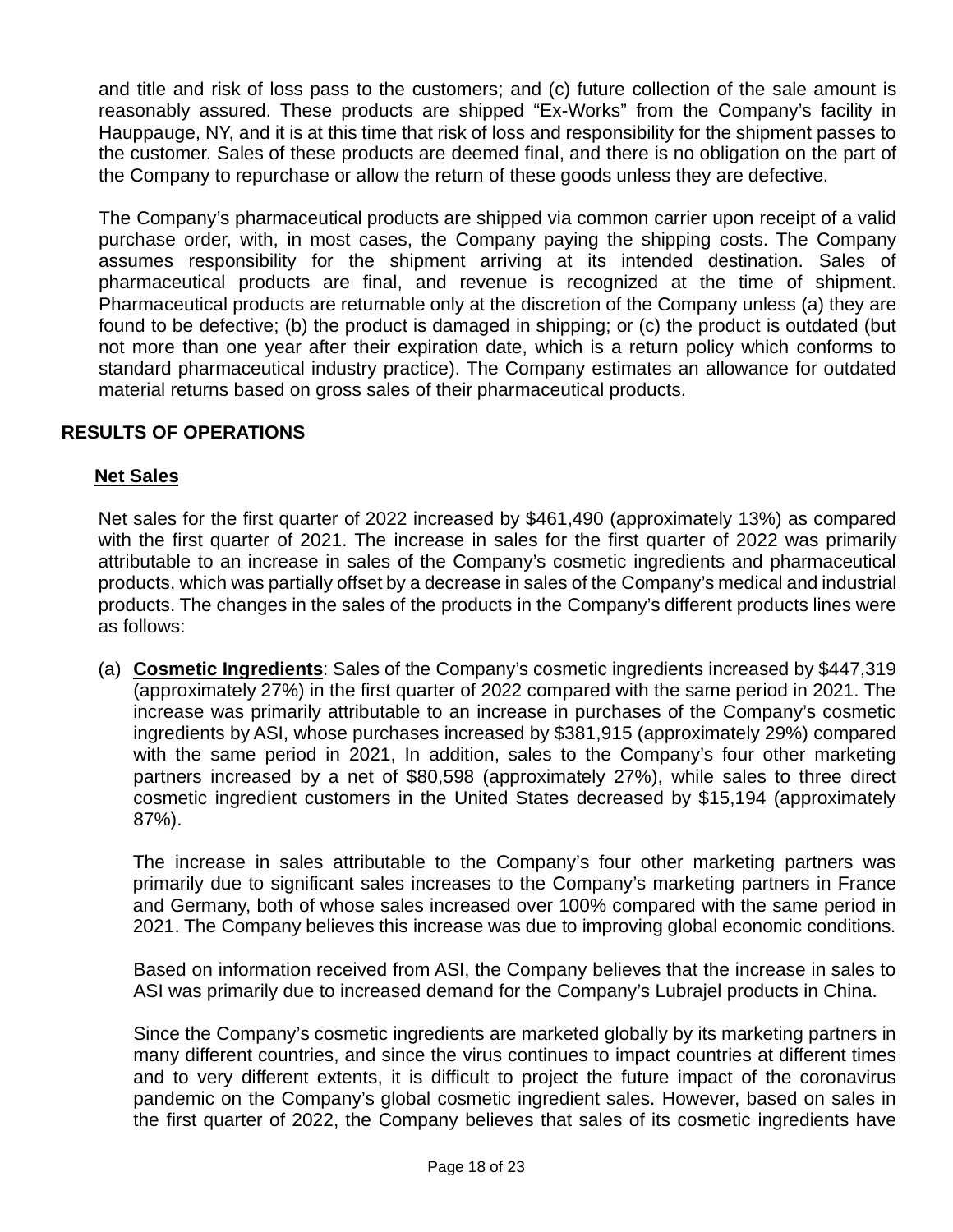significantly improved and will continue to improve during 2022 as long as the global pandemic situation continues to improve.

In addition to the impact of the pandemic on sales of the Company's cosmetic ingredients, there also continues to be significant global competition from Asian and European competitors selling products that are chemically similar to, and competitive with, those sold by the Company, some of which are marketed at lower prices than the products manufactured by the Company. The Company continues to work closely with its marketing partners to price its products as competitively as possible and, when appropriate, to offer additional volume discounts and more aggressive pricing to maintain and increase sales and bring in new customers. However, the Company expects the Asian and European markets to remain very competitive based on the continuing competition from lower-cost competitors, and for that reason it is concentrating its research and development ("R&D") efforts on developing new and unique products that other companies do not have.

(b) **Pharmaceutical Products**: Because there are fees, rebates, and allowances associated with sales of the Company's two pharmaceutical products, Renacidin and Clorpactin®, discussion of the Company's pharmaceutical sales includes references to both *gross sales* (before fees, rebates and allowances) and *net sales* (after fees, rebates, and allowances). *Net* sales of the Company's two pharmaceutical products, Renacidin and Clorpactin, together increased from \$1,143,307 in the first quarter of 2021 to \$1,225,212 in the first quarter of 2022, (approximately 7%). Gross sales of both products increased from \$1,383,594 in the first quarter of 2021 to \$1,433,877 in the first quarter of 2022 (approximately 4%).

The difference in the net sales increase compared with the gross sales increase for these products is due to a combination of an increase in gross sales of those products, combined with a decrease in pharmaceutical sales allowances of \$31,621 (approximately 13%), compared with the same period in 2021. The decrease in sales allowances was primarily due to a decrease in VA chargebacks.

- (c) **Medical Products**: Sales of the Company's non-pharmaceutical medical products decreased by \$58,231 (approximately 9%) for the first quarter of 2022 when compared with the same period in 2021. The decrease was primarily due to the inability of certain foreign customers to secure vessels to transport the Company's products. At March 31, 2022, customer orders totaling approximately \$240,000 were ready to ship, but there were delays in having these orders picked up from the Company's facility due to the difficulty customers were having securing transport vessels. The Company has, in fact, seen an increase in medical product orders from its customers in both China and India, and is hopeful that the steady increase will continue throughout the year.
- (d) **Specialty Industrial Products:** Sales of the Company's specialty industrial products, as well as other miscellaneous products, decreased by \$9,503 (approximately 23%) for the first quarter of 2022 compared with the same period in 2021. The decrease was primarily due to the loss of one of the Company's larger domestic customers due to a reformulation of one of that customer's products.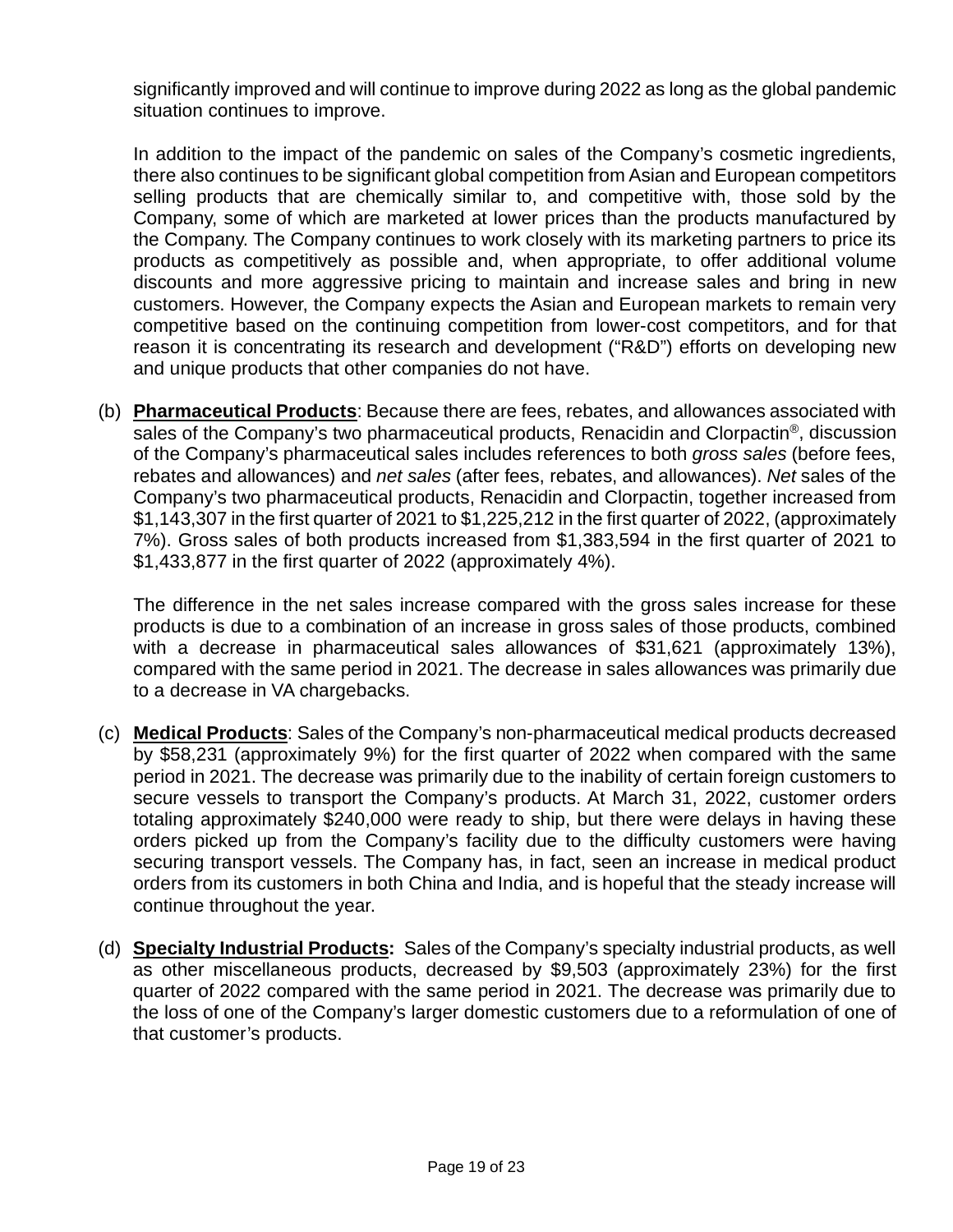#### **Cost of Sales**

Cost of sales as a percentage of net sales increased to approximately 44% for the first quarter of 2022, up from approximately 40% for the first quarter in 2021. The increase was primarily the result of an increase in the price of some of the Company's raw materials. The Company has experienced increased raw material costs over the past year; however, it has been able to lock in pricing on crucial raw materials and has also seen prices start to decline on certain products compared to prices last year. In addition, in the first quarter of 2021, the Company recorded a onetime employee-retention credit from the Internal Revenue Service, which offset and reduced some labor costs in that quarter.

In an effort to offset rising raw material costs, the Company instituted price increases on most of its products, some of which took effect in the latter part of 2021, while others took effect at the beginning of the second quarter of 2022.

#### **Operating Expenses**

Operating expenses, consisting of selling, general, and administrative expenses, increased by \$89,622 (approximately 20%) for the first quarter of 2022 compared with the first quarter of 2021. The increase was mainly due to the Company recording a one-time employee retention credit in the first quarter of 2021, combined with an increase in payroll, payroll related costs and consulting fees in the first quarter of 2022.

#### **Research and Development Expenses**

R&D expenses increased by \$43,380 (approximately 49%) for the first quarter of 2022 compared with the first quarter of 2021. The increase was primarily due to an increase in payroll and payroll related costs combined with the fact that in the first quarter of 2021 the Company recorded a onetime employee-retention credit that reduced its payroll and payroll related costs in that quarter.

#### **Investment Income**

Investment income increased by \$790 (approximately 2%) for the first quarter of 2022 compared with the first quarter of 2021.

#### **Net Loss on Marketable Securities**

The net loss on marketable securities increased by \$321,613 (approximately 446%) for the first quarter of 2022 compared with the first quarter of 2021. Approximately 90% of the Company's marketable securities portfolio is composed of fixed income mutual funds. The Company intentionally weighted its portfolio as such in an effort to minimize significant stock market fluctuations. However, given the current inflationary environment and the rise of interest rates, management believes that the decrease in the market value of the Company's fixed income mutual funds will be temporary. The Company's management and Board of Directors are continuing to closely monitor the Company's investment portfolio and will make any adjustments they believe may be necessary or appropriate in order to minimize the future impact on the Company's financial position that the volatility of the global financial markets may have.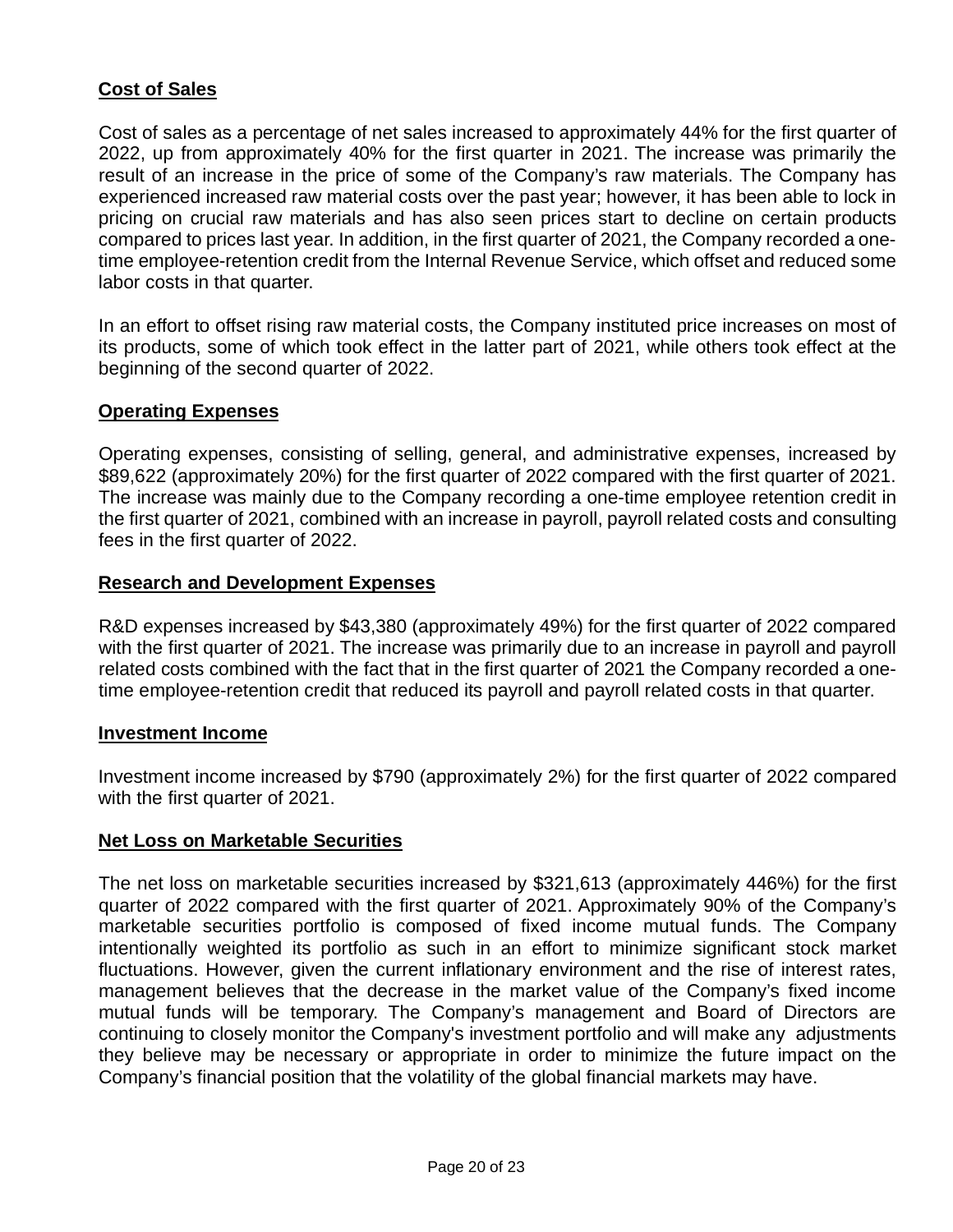#### **Provision for Income Taxes**

The Company's effective income tax rate was approximately 21% for the first quarter of 2022 and 2021, and is expected to remain at 21% for the current fiscal year.

#### **LIQUIDITY AND CAPITAL RESOURCES**

 Working capital increased by \$1,055,536 to \$10,301,165 at March 31, 2022, up from \$9,245,629 at December 31, 2021. The current ratio increased to 6.1 to 1 at March 31, 2022, up from 5.0 to 1 at December 31, 2021. The increases in working capital and the current ratio were primarily due to an increase accounts receivable and prepaid income taxes.

The Company believes that its working capital is, and will continue to be, sufficient to support its operating requirements for at least the next twelve months. The Company's long-term liquidity position will be dependent on its ability to generate sufficient cash flow from profitable operations.

The Company has no material commitments for future capital expenditures and no material cash requirements of immediate concern.

The Company has no off balance-sheet transactions that have, or are reasonably likely to have, a current or future effect on the Company's financial condition, changes in financial condition, revenues or expenses, results of operations, liquidity, capital expenditures, or capital resources.

 The Company generated cash from operations of \$27,415 and \$990,206 for the three months ended March 31, 2022 and March 31, 2021, respectively. The decrease was due primarily to an increase in accounts receivable and prepaid income taxes.

 Cash used in investing activities for the three months ended March 31, 2022 was \$47,128 compared with \$719,601 for the three months ended March 31, 2021. The decrease was primarily due to a decrease in purchases of marketable securities in the first quarter of 2022.

There was no cash used in financing activities for the first quarters of 2022 and 2021.

The Company expects to continue to use its cash to make dividend payments, purchase marketable securities, and take advantage of other market opportunities that may arise that are in the best interests of the Company and its shareholders.

#### **CONTRACTUAL OBLIGATIONS AND COMMITMENTS**

The information to be reported under this item is not required of smaller reporting companies.

### **Item 3. QUANTITATIVE AND QUALITATIVE DISCLOSURES ABOUT MARKET RISK.**

The information to be reported under this item is not required of smaller reporting companies.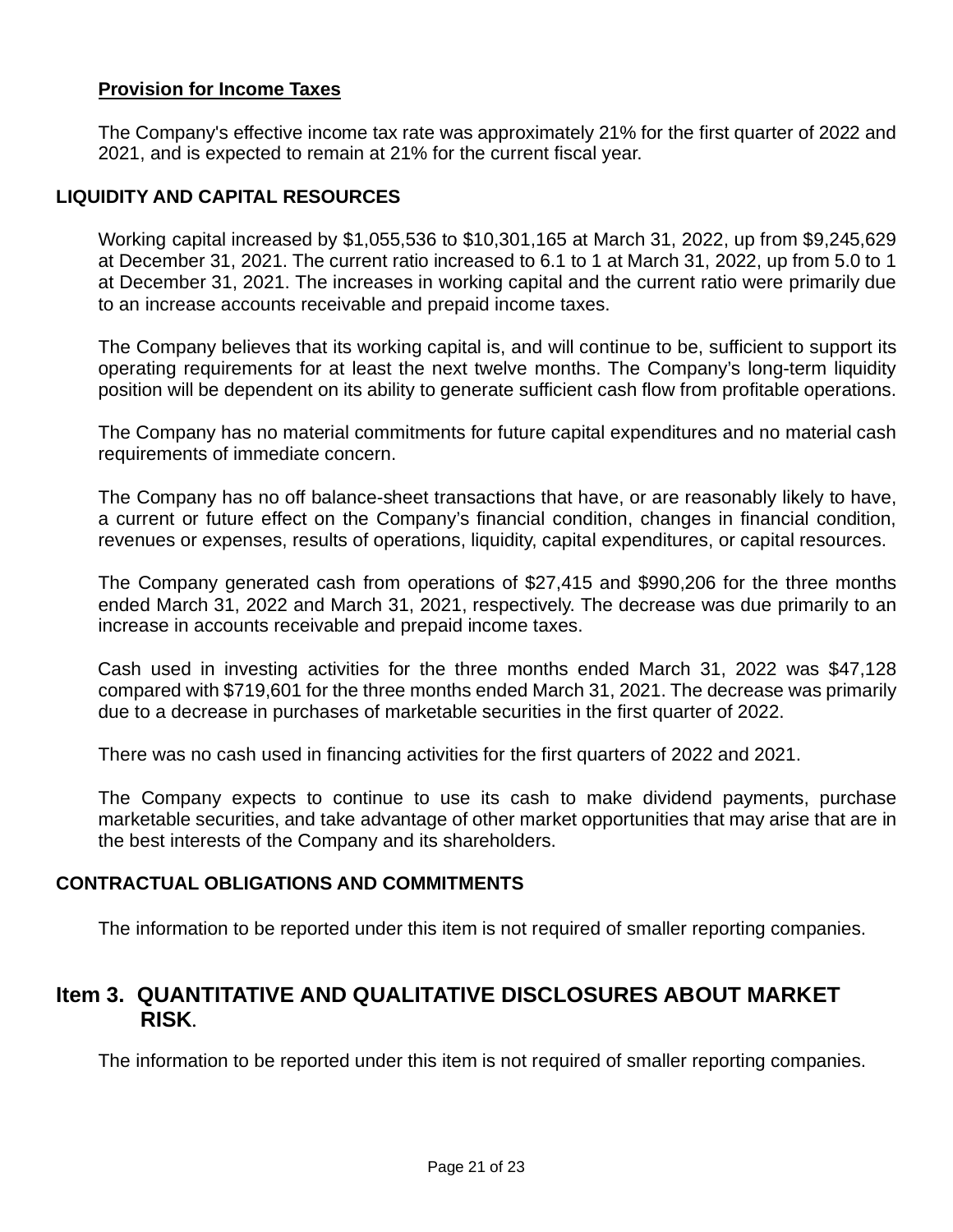## **Item 4. CONTROLS AND PROCEDURES**

#### (a) DISCLOSURE CONTROLS AND PROCEDURES

The Company's management, including its Principal Executive Officer and Principal Financial Officer, has evaluated the design, operation, and effectiveness of the Company's disclosure controls and procedures pursuant to Rule 13a-15 under the Securities Exchange Act of 1934 (the "Exchange Act"). There are inherent limitations to the effectiveness of any system of disclosure controls and procedures, including the possibility of human error and the circumvention or overriding of the controls and procedures. Accordingly, even effective disclosure controls and procedures can only provide reasonable assurance of achieving their control objectives. Based upon the evaluation performed by the Company's management, including its Principal Executive Officer and Principal Financial Officer, it was determined that, as of the end of the period covered by this quarterly report, the Company's disclosure controls and procedures were effective in providing reasonable assurance that information required to be disclosed in the reports filed or submitted pursuant to the Exchange Act is recorded, processed, summarized, and reported within the time periods specified in the rules and forms of the SEC, and that such information is accumulated and communicated to the Company's management, including its Principal Executive Officer and Principal Financial Officer, or persons performing similar functions, as appropriate, to allow timely decisions regarding disclosures.

#### (b) CHANGES IN INTERNAL CONTROL OVER FINANCIAL REPORTING

The Company's Principal Executive Officer and Principal Financial Officer have determined that, during the period covered by this quarterly report, there were no changes in the Company's internal control over financial reporting that materially affected, or are reasonably likely to materially affect, the Company's internal control over financial reporting. They have also concluded that there were no significant changes in the Company's internal controls after the date of the evaluation.

## **PART II - OTHER INFORMATION**

**ITEM 1. LEGAL PROCEEDINGS**

None

**ITEM 1A. RISK FACTORS**

#### **ITEM 2. UNREGISTERED SALES OF EQUITY SECURITIES AND USE OF PROCEEDS**

None

**ITEM 3. DEFAULTS UPON SENIOR SECURITIES**

None